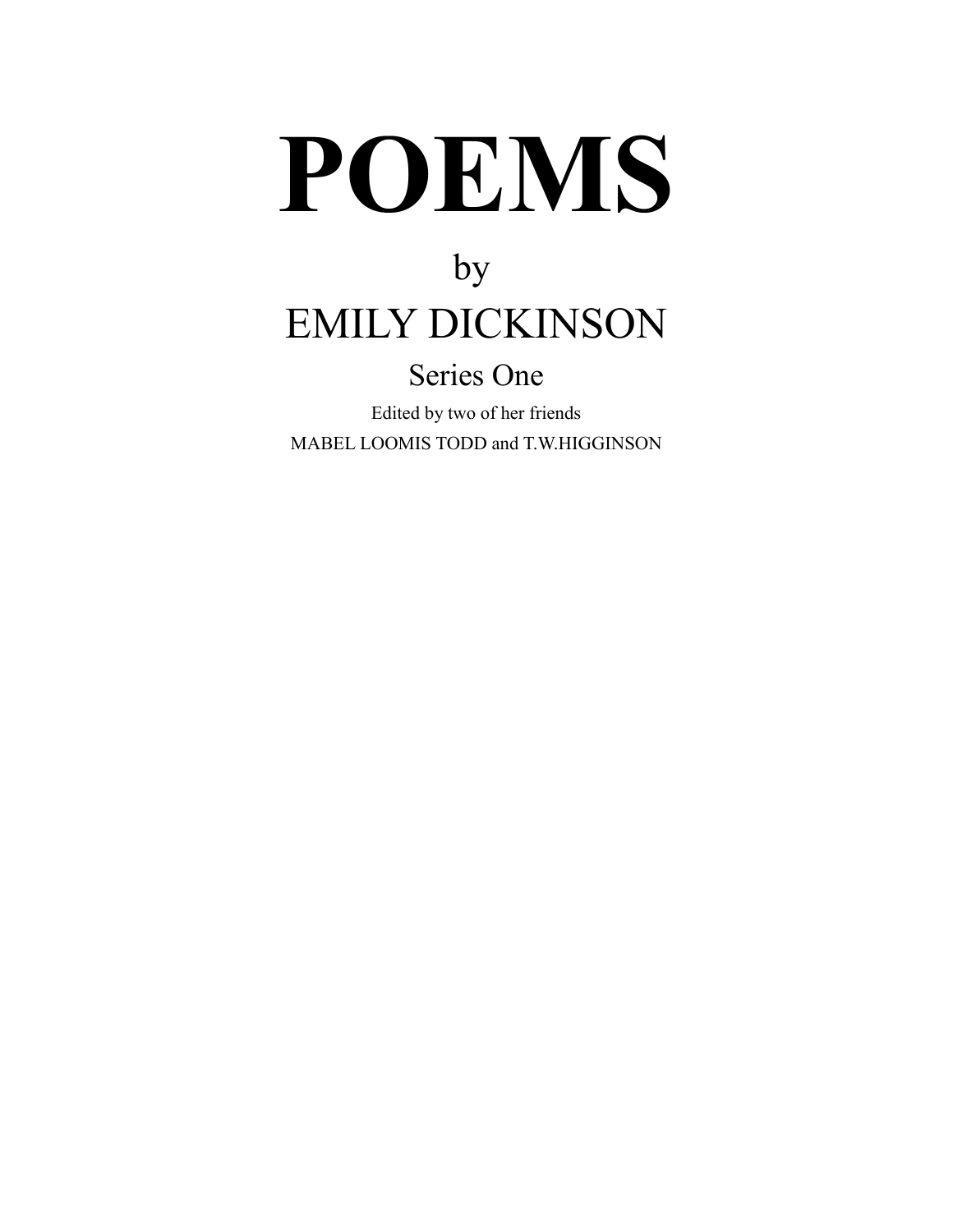### **PREFACE.**

THE verses of Emily Dickinson belong emphatically to what Emerson long since called "the Poetry of the Portfolio,"—something produced absolutely without the thought of publication, and solely by way of expression of the writer's own mind. Such verse must inevitably forfeit whatever advantage lies in the discipline of public criticism and the enforced conformity to accepted ways. On the other hand, it may often gain something through the habit of freedom and the unconventional utterance of daring thoughts. In the case of the present author, there was absolutely no choice in the matter; she must write thus, or not at all. A recluse by temperament and habit, literally spending years without setting her foot beyond the doorstep, and many more years during which her walks were strictly limited to her father's grounds, she habitually concealed her mind, like her person, from all but a very few friends; and it was with great difficulty that she was persuaded to print, during her lifetime, three or four poems. Yet she wrote verses in great abundance; and though brought curiously indifferent to all conventional rules, had yet a rigorous literary standard of her own, and often altered a word many times to suit an ear which had its own tenacious fastidiousness.

Miss Dickinson was born in Amherst, Mass., Dec. 10, 1830, and died there May 15, 1886. Her father, Hon. Edward Dickinson, was the leading lawyer of Amherst, and was treasurer of the well-known college there situated. It was his custom once a year to hold a large reception at his house, attended by all the families connected with the institution and by the leading people of the town. On these occasions his daughter Emily emerged from her wonted retirement and did her part as gracious hostess; nor would any one have known from her manner, I have been told, that this was not a daily occurrence. The annual occasion once past, she withdrew again into her seclusion, and except for a very few friends was as invisible to the world as if she had dwelt in a nunnery. For myself, although I had corresponded with her for many years, I saw her but twice face to face, and brought away the impression of something as unique and remote as Undine or Mignon or Thekla.

This selection from her poems is published to meet the desire of her personal friends, and especially of her surviving sister. It is believed that the thoughtful reader will find in these pages a quality more suggestive of the poetry of William Blake than of anything to be elsewhere found,—flashes of wholly original and profound insight into nature and life; words and phrases exhibiting an extraordinary vividness of descriptive and imaginative power, yet often set in a seemingly whimsical or even rugged frame. They are here published as they were written, with very few and superficial changes; although it is fair to say that the titles have been assigned, almost invariably, by the editors. In many cases these verses will seem to the reader like poetry torn up by the roots, with rain and dew and earth still clinging to them, giving a freshness and a fragrance not otherwise to be conveyed. In other cases, as in the few poems of shipwreck or of mental conflict, we can only wonder at the gift of vivid imagination by which this recluse woman can delineate, by a few touches, the very crises of physical or mental struggle. And sometimes again we catch glimpses of a lyric strain, sustained perhaps but for a line or two at a time, and making the reader regret its sudden cessation. But the main quality of these poems is that of extraordinary grasp and insight, uttered with an uneven vigor sometimes exasperating, seemingly wayward, but really unsought and inevitable. After all, when a thought takes one's breath away, a lesson on grammar seems an impertinence. As Ruskin wrote in his earlier and better days, "No weight nor mass nor beauty of execution can outweigh one grain or fragment of thought."

—-Thomas Wentworth Higginson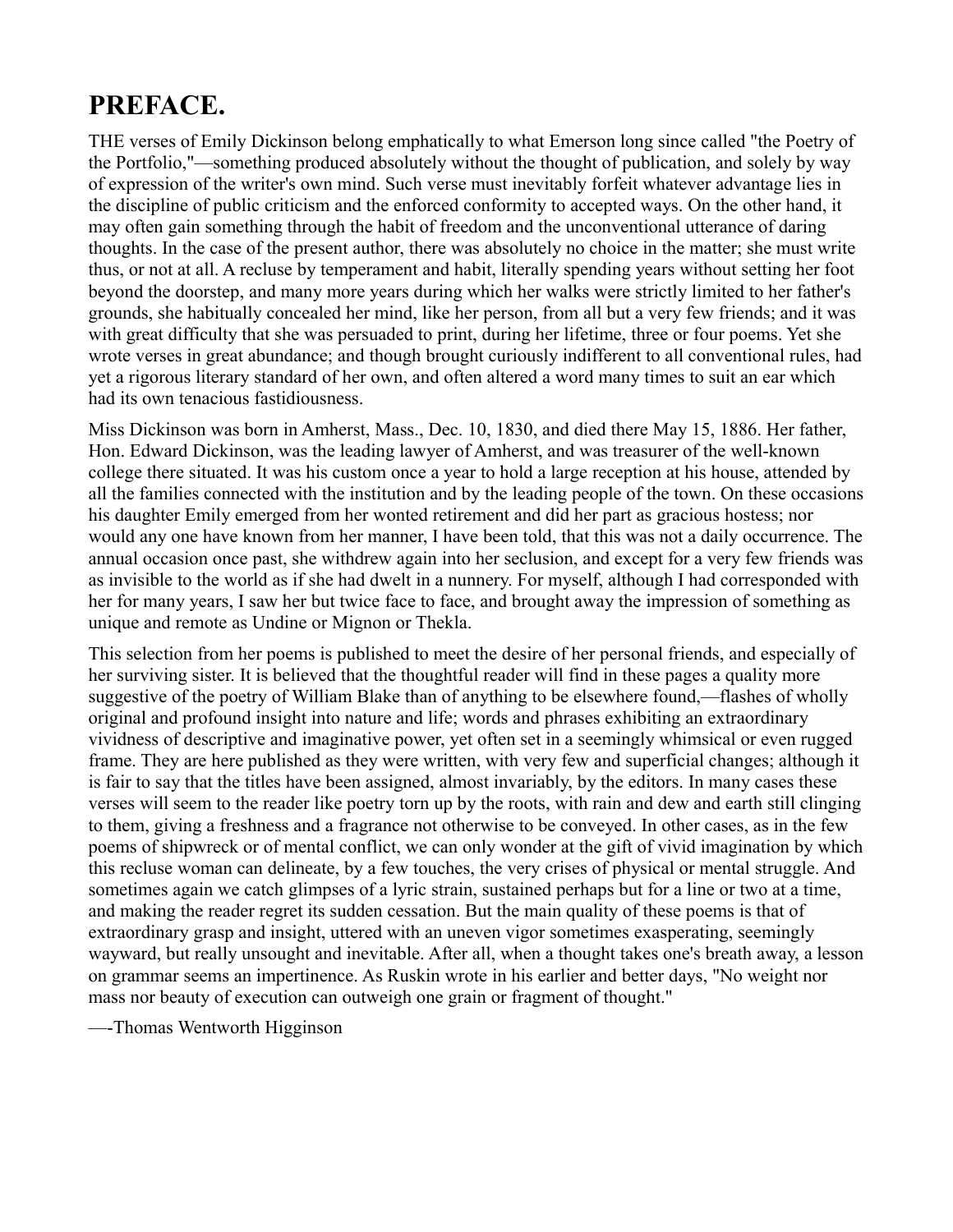# **TRANSCRIBER'S NOTE**

As is well documented, Emily Dickinson's poems were edited in these early editions by her friends, better to fit the conventions of the times. In particular, her dashes, often small enough to appear as dots, became commas and semi-colons.

In the second series of poems published, a facsimile of her handwritten poem which her editors titled "Renunciation" is given, and I here transcribe that manuscript as faithfully as I can, showing *underlined* words thus.

There came a day - at Summer's full - Entirely for me - I thought that such were for the Saints - Where Resurrections - be -

The sun - as common - went abroad - The flowers - accustomed - blew, As if no soul - that solstice passed - Which maketh all things - new -

The time was scarce profaned - by speech - The falling of a word Was needless - as at Sacrament - The *Wardrobe* - of our Lord!

Each was to each - the sealed church - Permitted to commune - *this* time - Lest we too awkward show At Supper of "the Lamb."

The hours slid fast - as hours will - Clutched tight - by greedy hands - So - faces on two Decks look back - Bound to *opposing* lands.

And so, when all the time had leaked, Without external sound, Each bound the other's Crucifix - We gave no other bond -

Sufficient troth - that we shall *rise*, Deposed - at length the Grave - To that new marriage - *Justified* - through Calvaries - of Love!

From the handwriting, it is not always clear which are dashes, which are commas and which are periods, nor it is entirely clear which initial letters are capitalized.

However, this transcription may be compared with the edited version in the main text to get a flavor of the changes made in these early editions.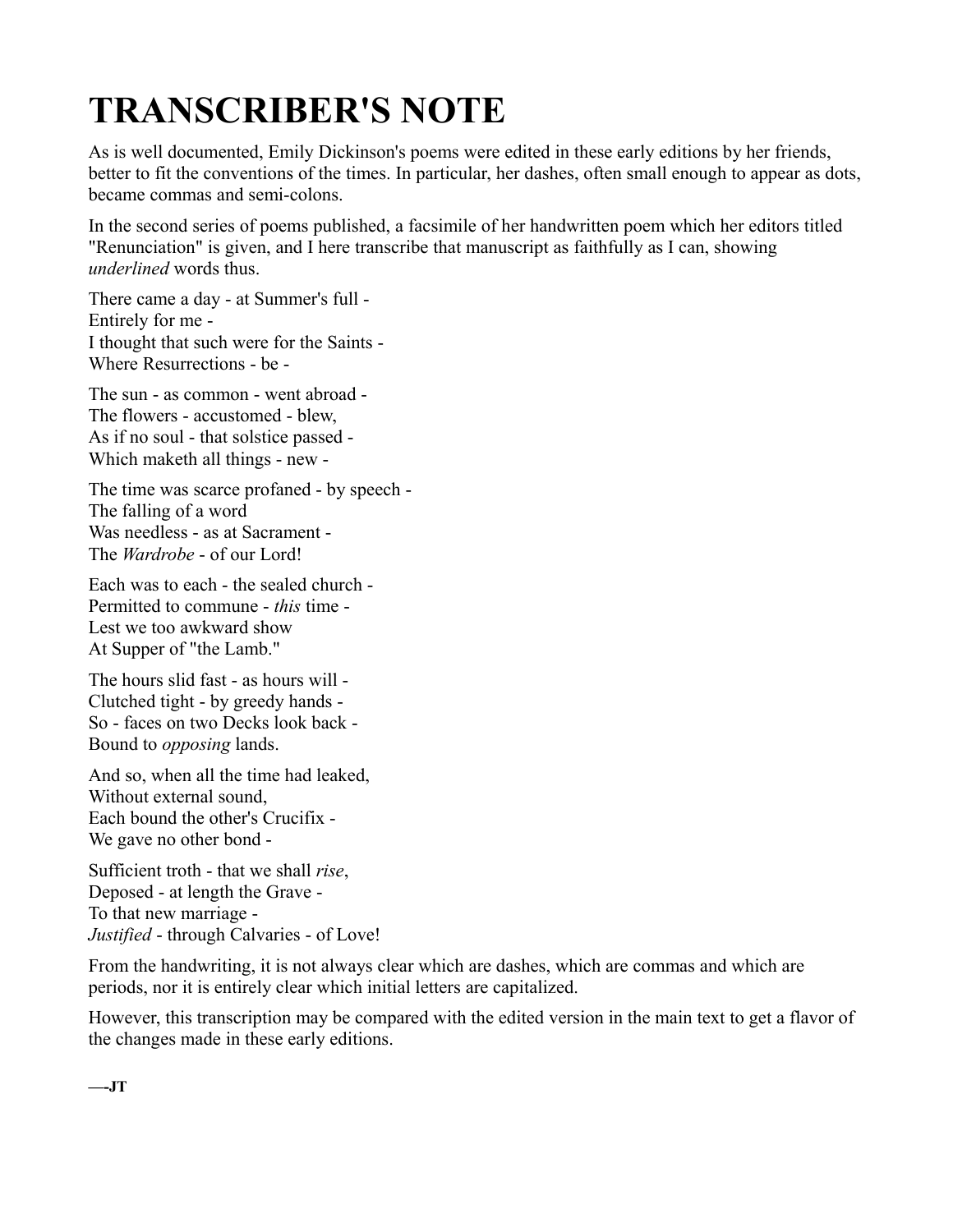This is my letter to the world, That never wrote to me, — The simple news that Nature told, With tender majesty.

Her message is committed To hands I cannot see; For love of her, sweet countrymen, Judge tenderly of me!

# **I.**

#### **LIFE.**

# **I.**

#### **SUCCESS.**

[Published in "A Masque of Poets" at the request of "H.H.," the author's fellow-townswoman and friend.]

Success is counted sweetest By those who ne'er succeed. To comprehend a nectar Requires sorest need.

Not one of all the purple host Who took the flag to-day Can tell the definition, So clear, of victory,

As he, defeated, dying, On whose forbidden ear The distant strains of triumph Break, agonized and clear!

### **II.**

Our share of night to bear, Our share of morning, Our blank in bliss to fill, Our blank in scorning.

Here a star, and there a star, Some lose their way. Here a mist, and there a mist, Afterwards — day!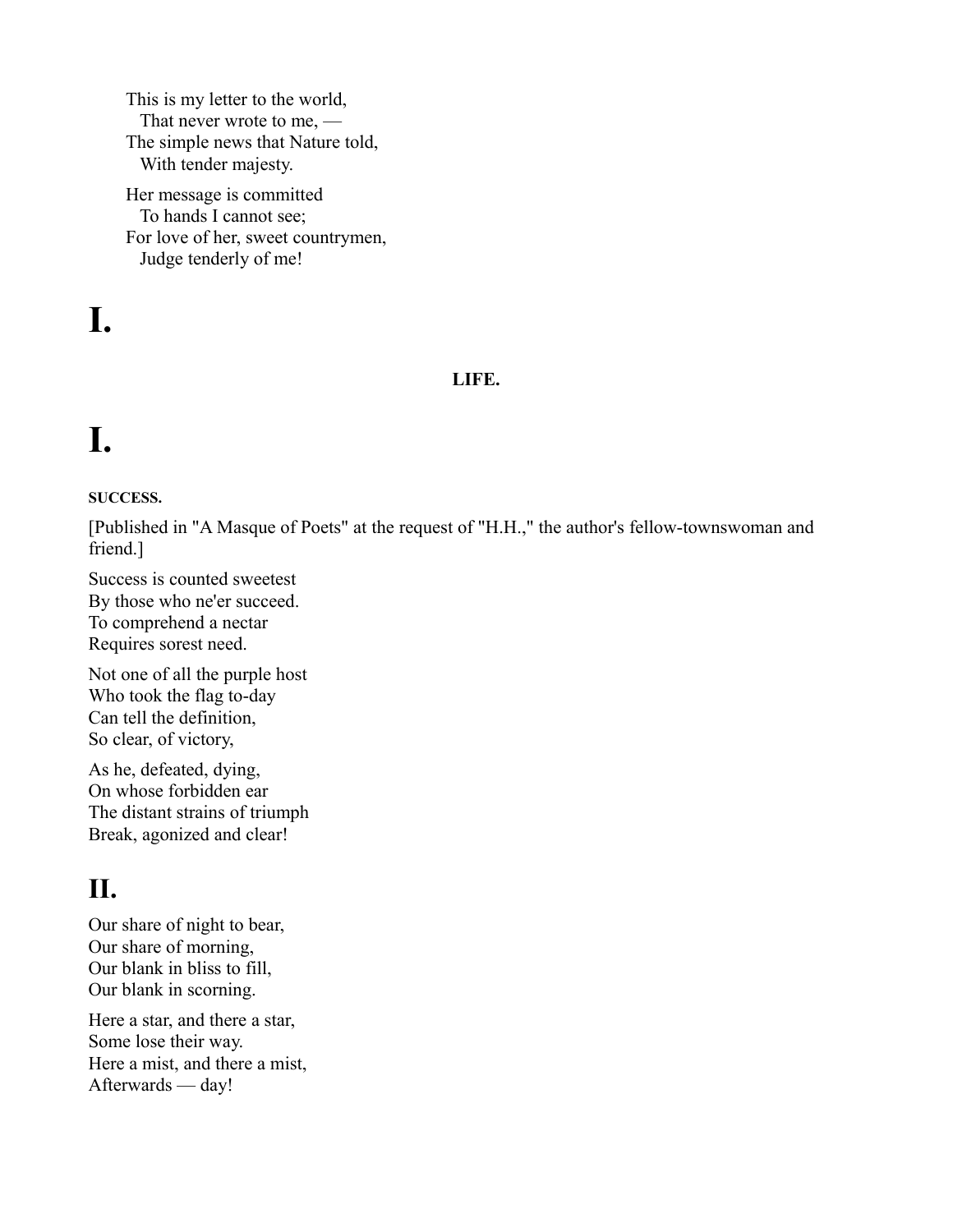### **III.**

#### **ROUGE ET NOIR.**

Soul, wilt thou toss again? By just such a hazard Hundreds have lost, indeed, But tens have won an all.

Angels' breathless ballot Lingers to record thee; Imps in eager caucus Raffle for my soul.

### **IV.**

#### **ROUGE GAGNE.**

'T is so much joy! 'T is so much joy! If I should fail, what poverty! And yet, as poor as I Have ventured all upon a throw; Have gained! Yes! Hesitated so This side the victory!

Life is but life, and death but death! Bliss is but bliss, and breath but breath! And if, indeed, I fail, At least to know the worst is sweet. Defeat means nothing but defeat, No drearier can prevail!

And if I gain, — oh, gun at sea, Oh, bells that in the steeples be, At first repeat it slow! For heaven is a different thing Conjectured, and waked sudden in, And might o'erwhelm me so!

### **V.**

Glee! The great storm is over! Four have recovered the land; Forty gone down together Into the boiling sand.

Ring, for the scant salvation! Toll, for the bonnie souls, — Neighbor and friend and bridegroom, Spinning upon the shoals!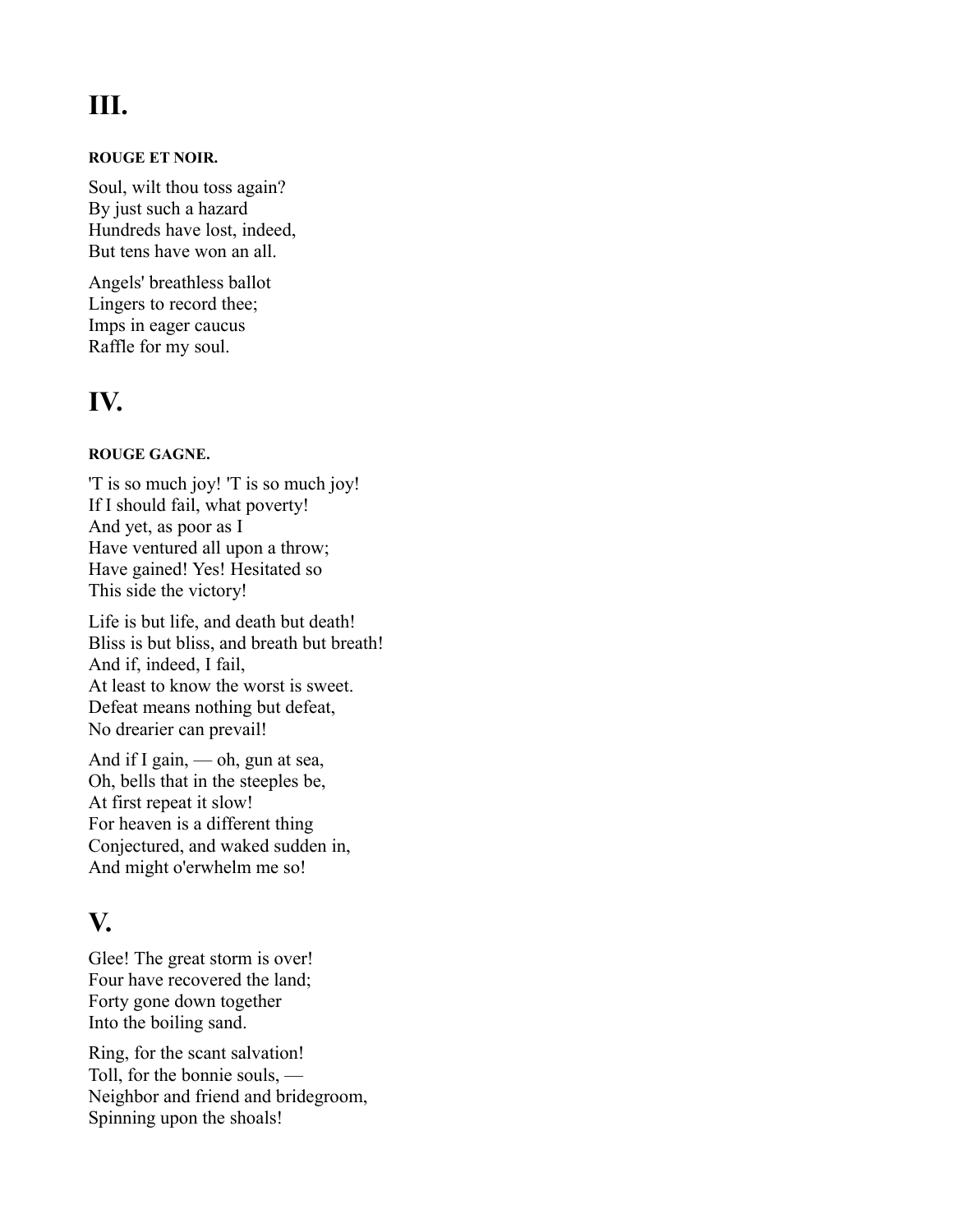How they will tell the shipwreck When winter shakes the door, Till the children ask, "But the forty? Did they come back no more?"

Then a silence suffuses the story, And a softness the teller's eye; And the children no further question, And only the waves reply.

#### **VI.**

If I can stop one heart from breaking, I shall not live in vain; If I can ease one life the aching, Or cool one pain, Or help one fainting robin Unto his nest again, I shall not live in vain.

#### **VII.**

#### **ALMOST!**

Within my reach! I could have touched! I might have chanced that way! Soft sauntered through the village, Sauntered as soft away! So unsuspected violets Within the fields lie low, Too late for striving fingers That passed, an hour ago.

### **VIII.**

A wounded deer leaps highest, I've heard the hunter tell; 'T is but the ecstasy of death, And then the brake is still.

The smitten rock that gushes, The trampled steel that springs; A cheek is always redder Just where the hectic stings!

Mirth is the mail of anguish, In which it cautions arm, Lest anybody spy the blood And "You're hurt" exclaim!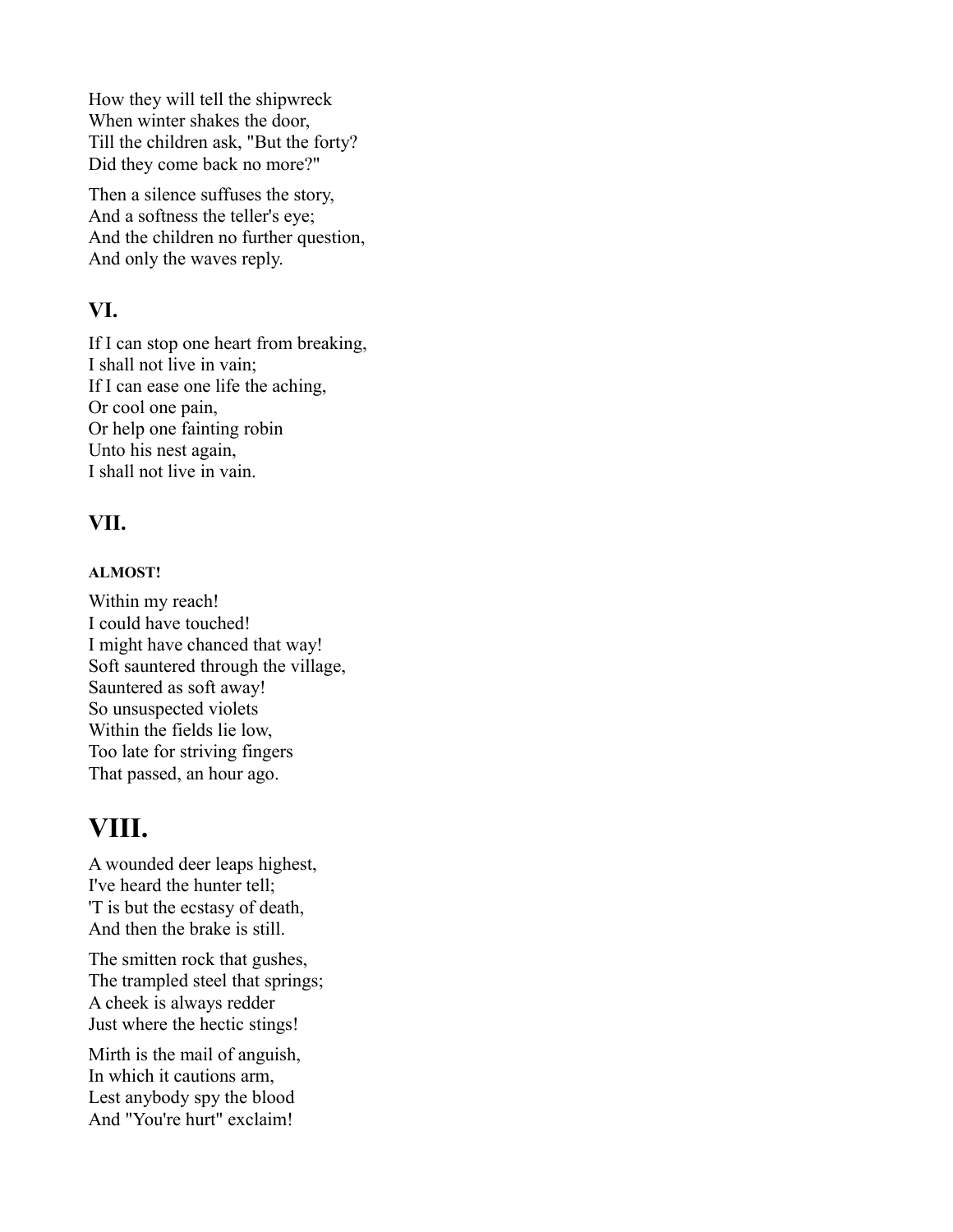### **IX.**

The heart asks pleasure first, And then, excuse from pain; And then, those little anodynes That deaden suffering;

And then, to go to sleep; And then, if it should be The will of its Inquisitor, The liberty to die.

### **X.**

#### **IN A LIBRARY.**

A precious, mouldering pleasure 't is To meet an antique book, In just the dress his century wore; A privilege, I think,

His venerable hand to take, And warming in our own, A passage back, or two, to make To times when he was young.

His quaint opinions to inspect, His knowledge to unfold On what concerns our mutual mind, The literature of old;

What interested scholars most, What competitions ran When Plato was a certainty. And Sophocles a man;

When Sappho was a living girl, And Beatrice wore The gown that Dante deified. Facts, centuries before,

He traverses familiar, As one should come to town And tell you all your dreams were true; He lived where dreams were sown.

His presence is enchantment, You beg him not to go; Old volumes shake their vellum heads And tantalize, just so.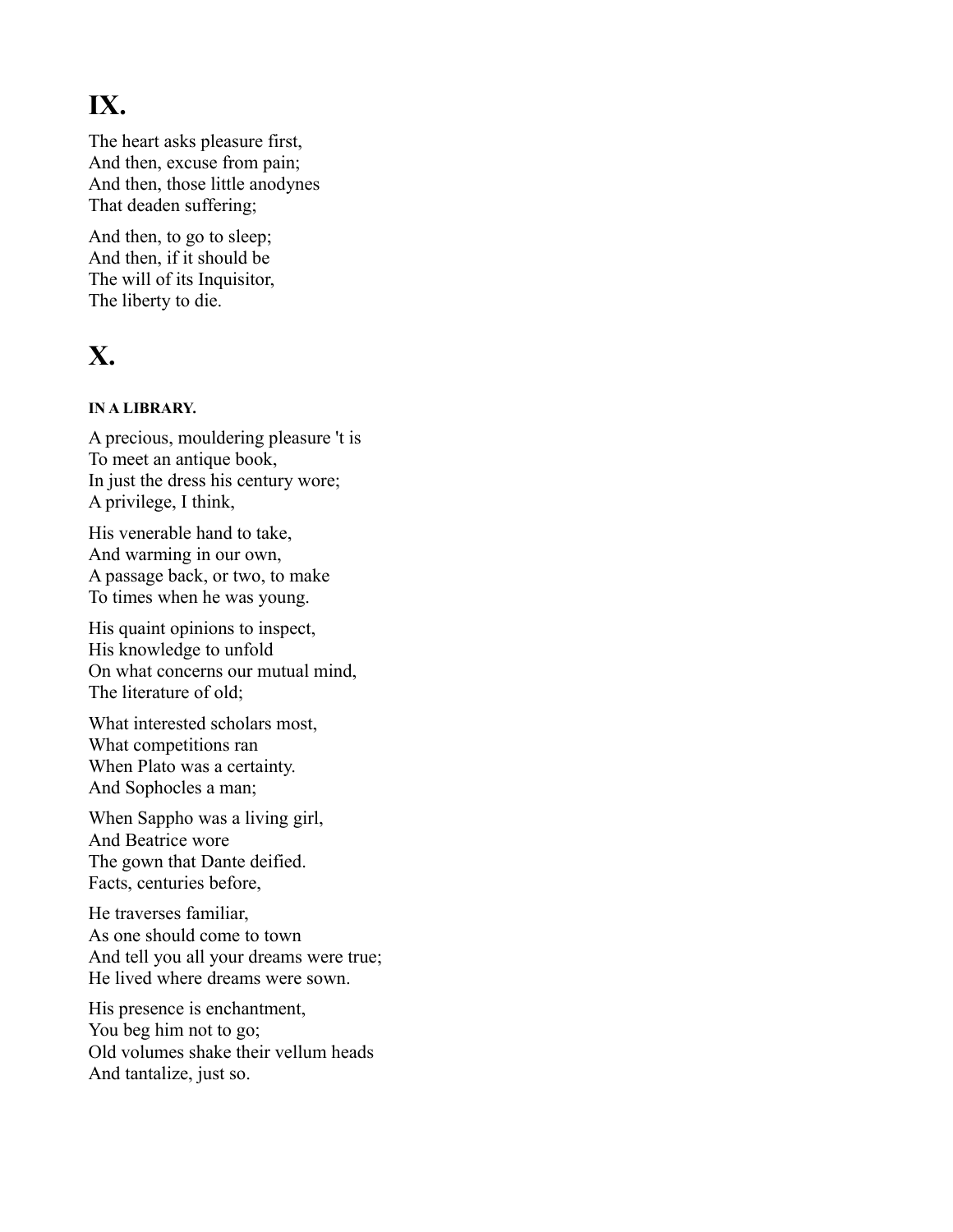### **XI.**

Much madness is divinest sense To a discerning eye; Much sense the starkest madness. 'T is the majority In this, as all, prevails. Assent, and you are sane; Demur, — you're straightway dangerous, And handled with a chain.

### **XII.**

I asked no other thing, No other was denied. I offered Being for it; The mighty merchant smiled.

Brazil? He twirled a button, Without a glance my way: "But, madam, is there nothing else That we can show to-day?"

### **XIII.**

#### **EXCLUSION.**

The soul selects her own society, Then shuts the door; On her divine majority Obtrude no more.

Unmoved, she notes the chariot's pausing At her low gate; Unmoved, an emperor is kneeling Upon her mat.

I've known her from an ample nation Choose one; Then close the valves of her attention Like stone.

### **XIV.**

#### **THE SECRET.**

Some things that fly there be, — Birds, hours, the bumble-bee: Of these no elegy.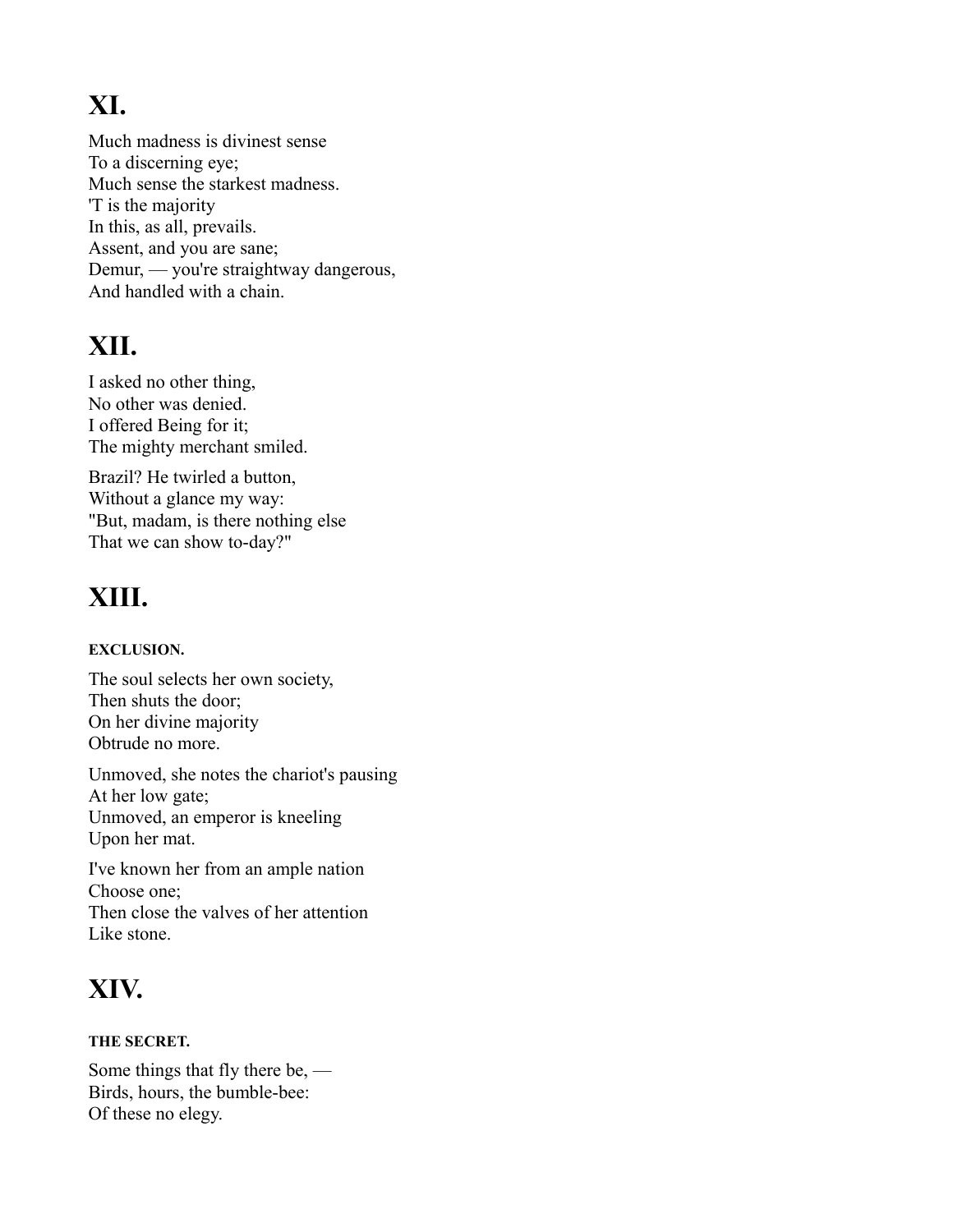Some things that stay there be, — Grief, hills, eternity: Nor this behooveth me.

There are, that resting, rise. Can I expound the skies? How still the riddle lies!

### **XV.**

#### **THE LONELY HOUSE.**

I know some lonely houses off the road A robber 'd like the look of, — Wooden barred, And windows hanging low, Inviting to A portico, Where two could creep: One hand the tools, The other peep To make sure all's asleep. Old-fashioned eyes, Not easy to surprise!

How orderly the kitchen 'd look by night, With just a clock, — But they could gag the tick, And mice won't bark; And so the walls don't tell, None will.

A pair of spectacles ajar just stir — An almanac's aware. Was it the mat winked, Or a nervous star? The moon slides down the stair To see who's there.

There's plunder, — where? Tankard, or spoon, Earring, or stone, A watch, some ancient brooch To match the grandmamma, Staid sleeping there.

Day rattles, too, Stealth's slow; The sun has got as far As the third sycamore. Screams chanticleer,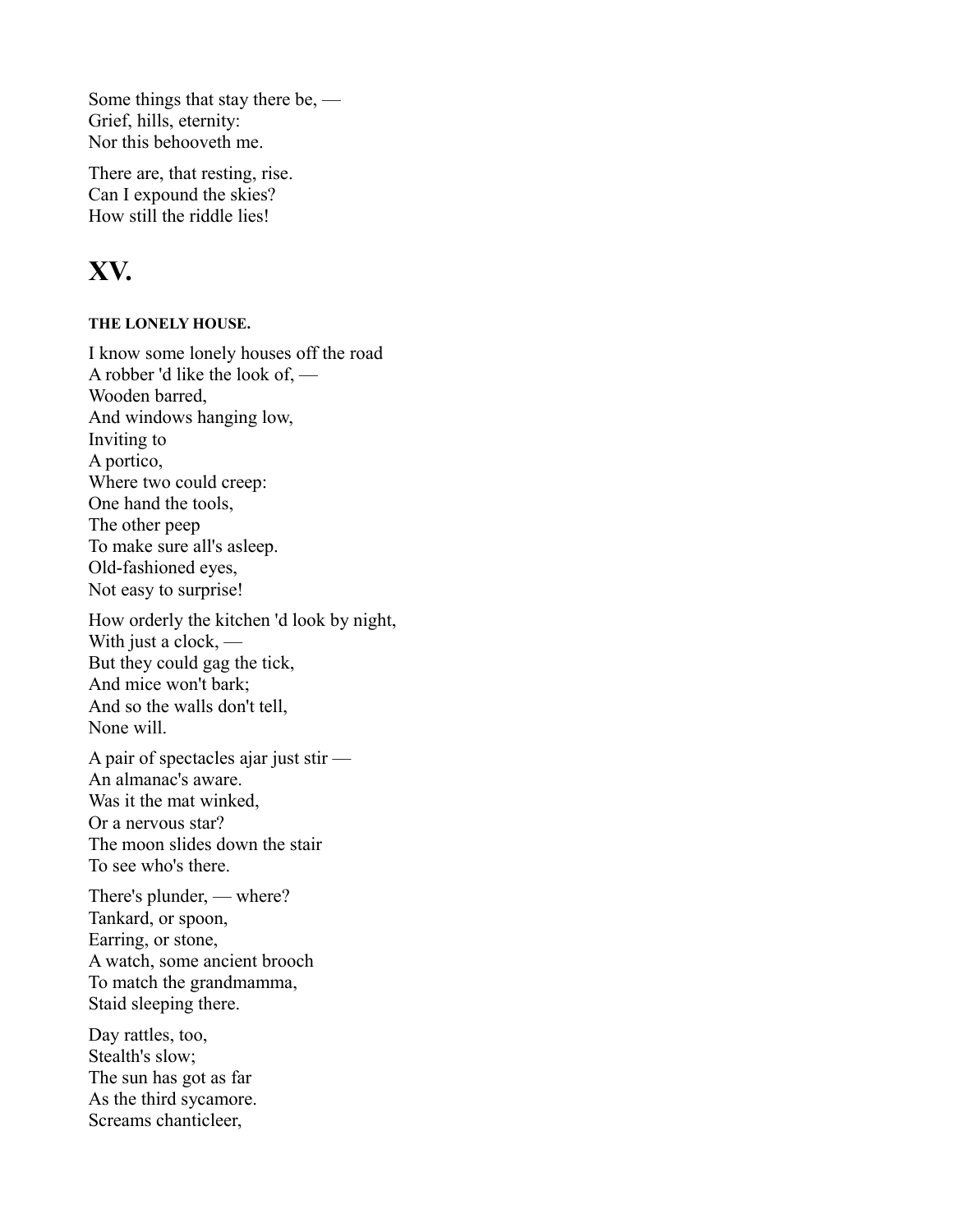"Who's there?" And echoes, trains away, Sneer — "Where?" While the old couple, just astir, Fancy the sunrise left the door ajar!

### **XVI.**

To fight aloud is very brave, But gallanter, I know, Who charge within the bosom, The cavalry of woe.

Who win, and nations do not see, Who fall, and none observe, Whose dying eyes no country Regards with patriot love.

We trust, in plumed procession, For such the angels go, Rank after rank, with even feet And uniforms of snow.

### **XVII.**

#### **DAWN.**

When night is almost done, And sunrise grows so near That we can touch the spaces, It 's time to smooth the hair

And get the dimples ready, And wonder we could care For that old faded midnight That frightened but an hour.

### **XVIII.**

#### **THE BOOK OF MARTYRS.**

Read, sweet, how others strove, Till we are stouter; What they renounced, Till we are less afraid; How many times they bore The faithful witness, Till we are helped, As if a kingdom cared!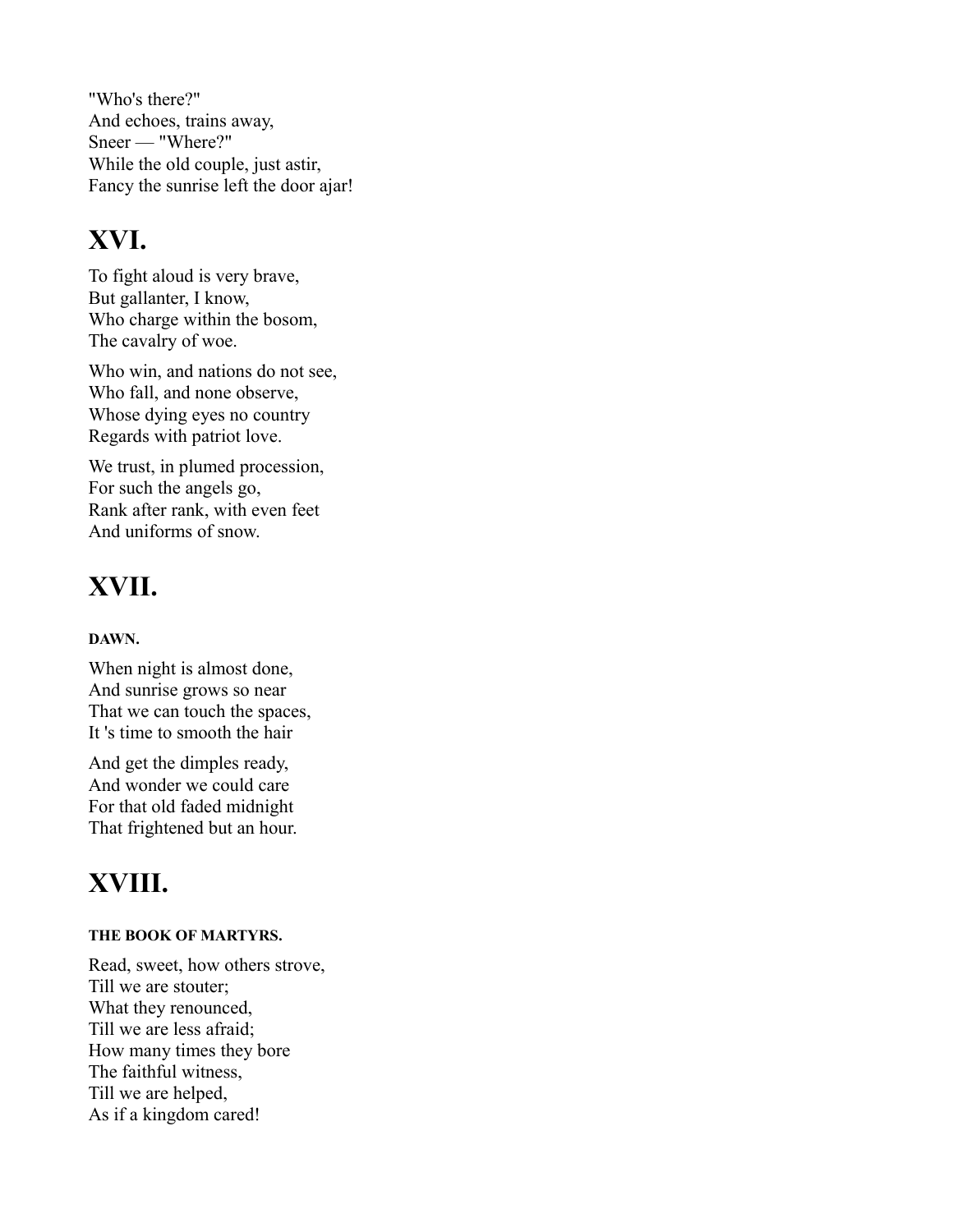Read then of faith That shone above the fagot; Clear strains of hymn The river could not drown; Brave names of men And celestial women, Passed out of record Into renown!

### **XIX.**

#### **THE MYSTERY OF PAIN.**

Pain has an element of blank; It cannot recollect When it began, or if there were A day when it was not.

It has no future but itself, Its infinite realms contain Its past, enlightened to perceive New periods of pain.

### **XX.**

I taste a liquor never brewed, From tankards scooped in pearl; Not all the vats upon the Rhine Yield such an alcohol!

Inebriate of air am I, And debauchee of dew, Reeling, through endless summer days, From inns of molten blue.

When landlords turn the drunken bee Out of the foxglove's door, When butterflies renounce their drams, I shall but drink the more!

Till seraphs swing their snowy hats, And saints to windows run, To see the little tippler Leaning against the sun!

### **XXI.**

#### **A BOOK.**

He ate and drank the precious words,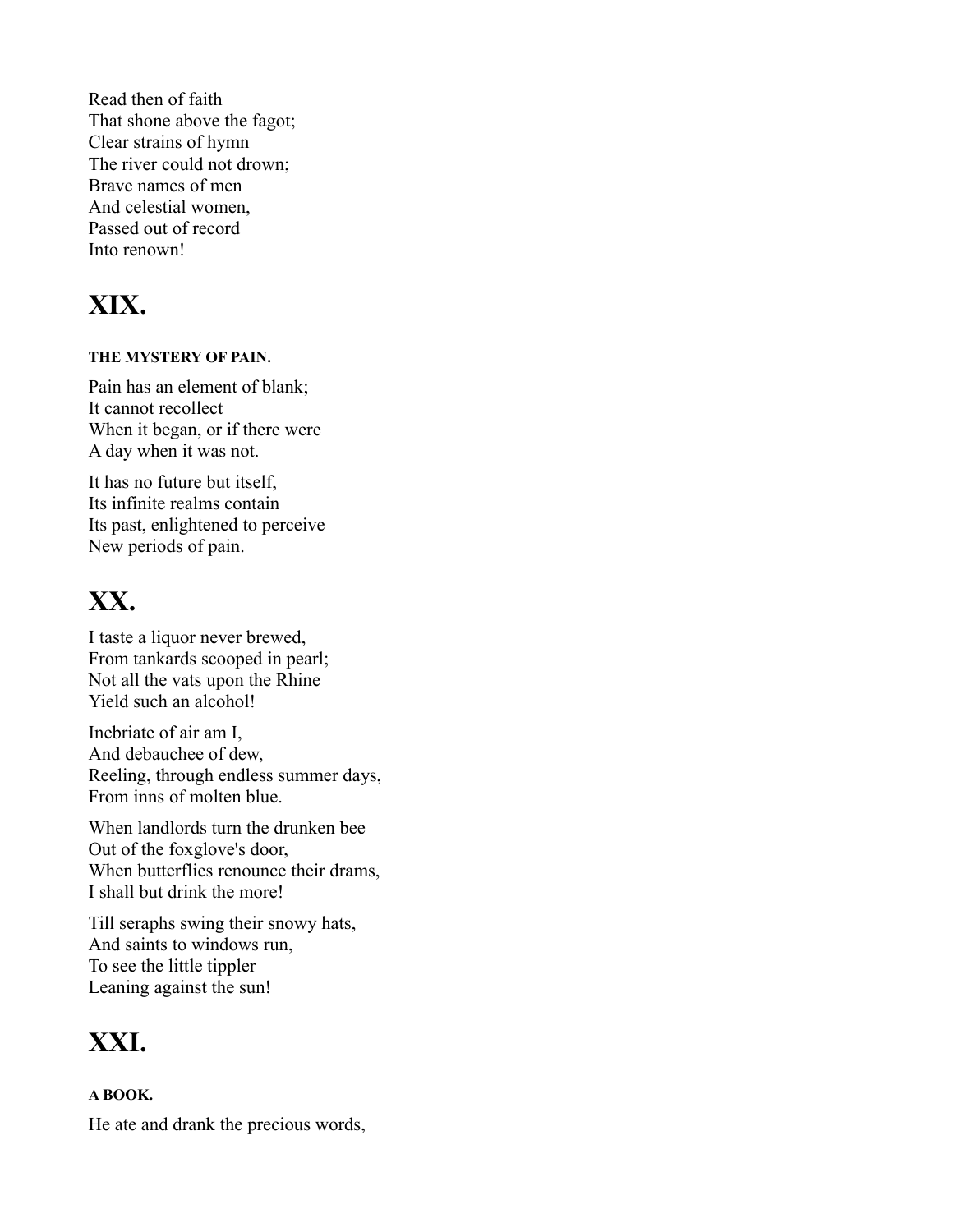His spirit grew robust; He knew no more that he was poor, Nor that his frame was dust. He danced along the dingy days, And this bequest of wings Was but a book. What liberty A loosened spirit brings!

### **XXII.**

I had no time to hate, because The grave would hinder me, And life was not so ample I Could finish enmity.

Nor had I time to love; but since Some industry must be, The little toil of love, I thought, Was large enough for me.

## **XXIII.**

#### **UNRETURNING.**

'T was such a little, little boat That toddled down the bay! 'T was such a gallant, gallant sea That beckoned it away!

'T was such a greedy, greedy wave That licked it from the coast; Nor ever guessed the stately sails My little craft was lost!

### **XXIV.**

Whether my bark went down at sea, Whether she met with gales, Whether to isles enchanted She bent her docile sails;

By what mystic mooring She is held to-day, — This is the errand of the eye Out upon the bay.

### **XXV.**

Belshazzar had a letter, —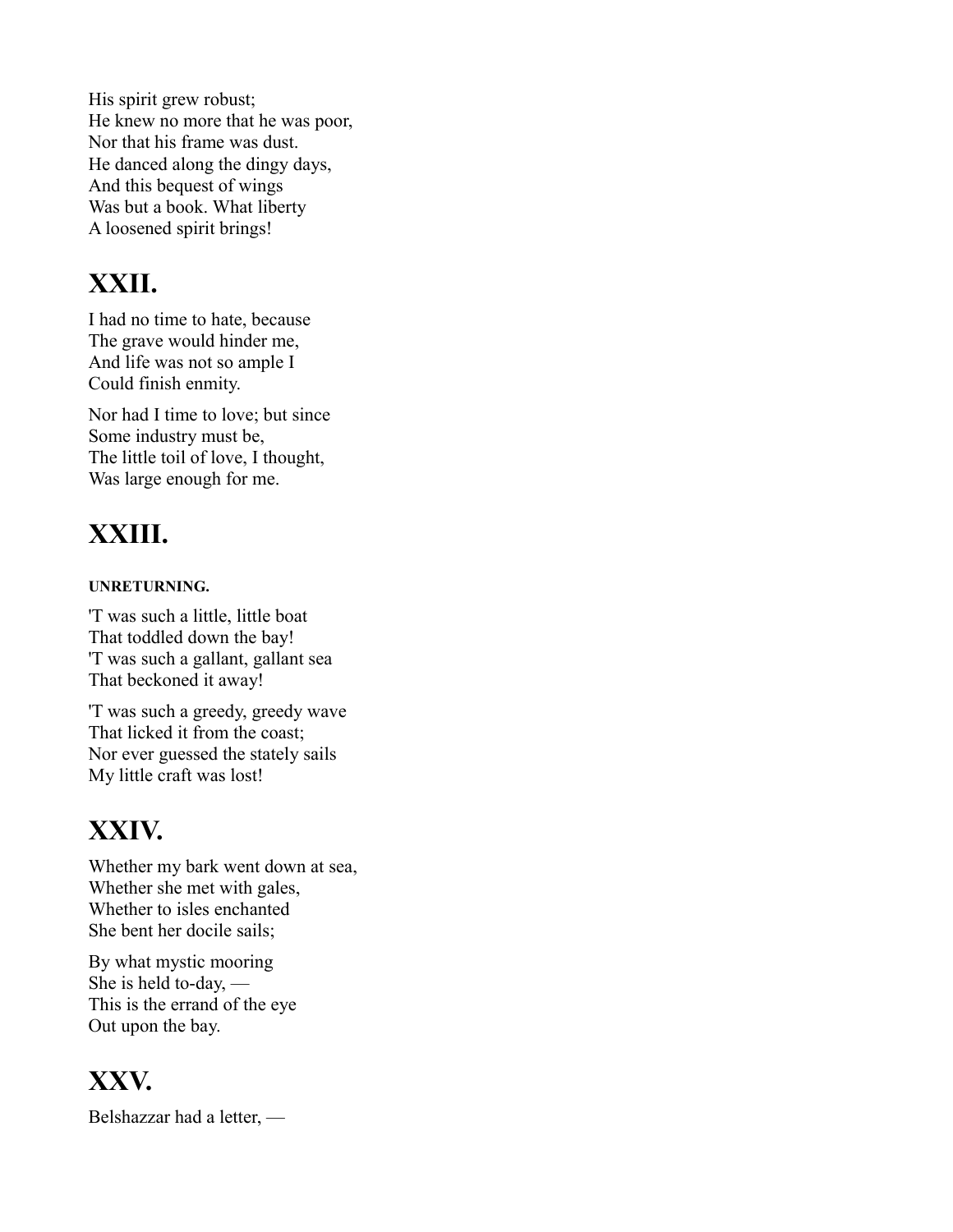He never had but one; Belshazzar's correspondent Concluded and begun In that immortal copy The conscience of us all Can read without its glasses On revelation's wall.

### **XXVI.**

The brain within its groove Runs evenly and true; But let a splinter swerve, 'T were easier for you To put the water back When floods have slit the hills, And scooped a turnpike for themselves, And blotted out the mills!

# **II.**

**LOVE.**

# **I.**

#### **MINE.**

Mine by the right of the white election! Mine by the royal seal! Mine by the sign in the scarlet prison Bars cannot conceal!

Mine, here in vision and in veto! Mine, by the grave's repeal Titled, confirmed, — delirious charter! Mine, while the ages steal!

### **II.**

#### **BEQUEST.**

You left me, sweet, two legacies, — A legacy of love A Heavenly Father would content, Had He the offer of;

You left me boundaries of pain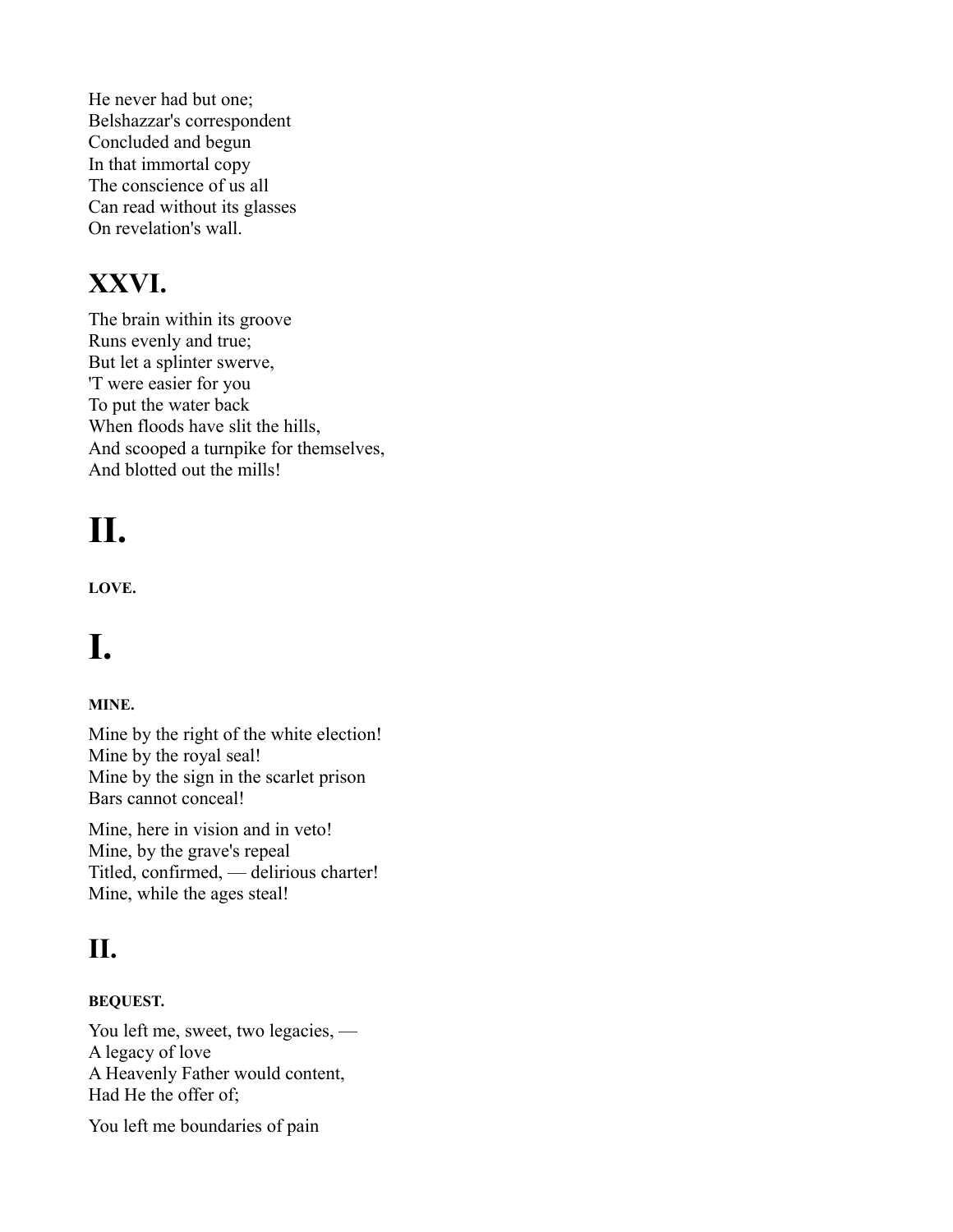Capacious as the sea, Between eternity and time, Your consciousness and me.

### **III.**

Alter? When the hills do. Falter? When the sun Question if his glory Be the perfect one.

Surfeit? When the daffodil Doth of the dew: Even as herself, O friend! I will of you!

### **IV.**

#### **SUSPENSE.**

Elysium is as far as to The very nearest room, If in that room a friend await Felicity or doom.

What fortitude the soul contains, That it can so endure The accent of a coming foot, The opening of a door!

### **V.**

#### **SURRENDER.**

Doubt me, my dim companion! Why, God would be content With but a fraction of the love Poured thee without a stint. The whole of me, forever, What more the woman can, — Say quick, that I may dower thee With last delight I own!

It cannot be my spirit, For that was thine before; I ceded all of dust I knew, — What opulence the more Had I, a humble maiden, Whose farthest of degree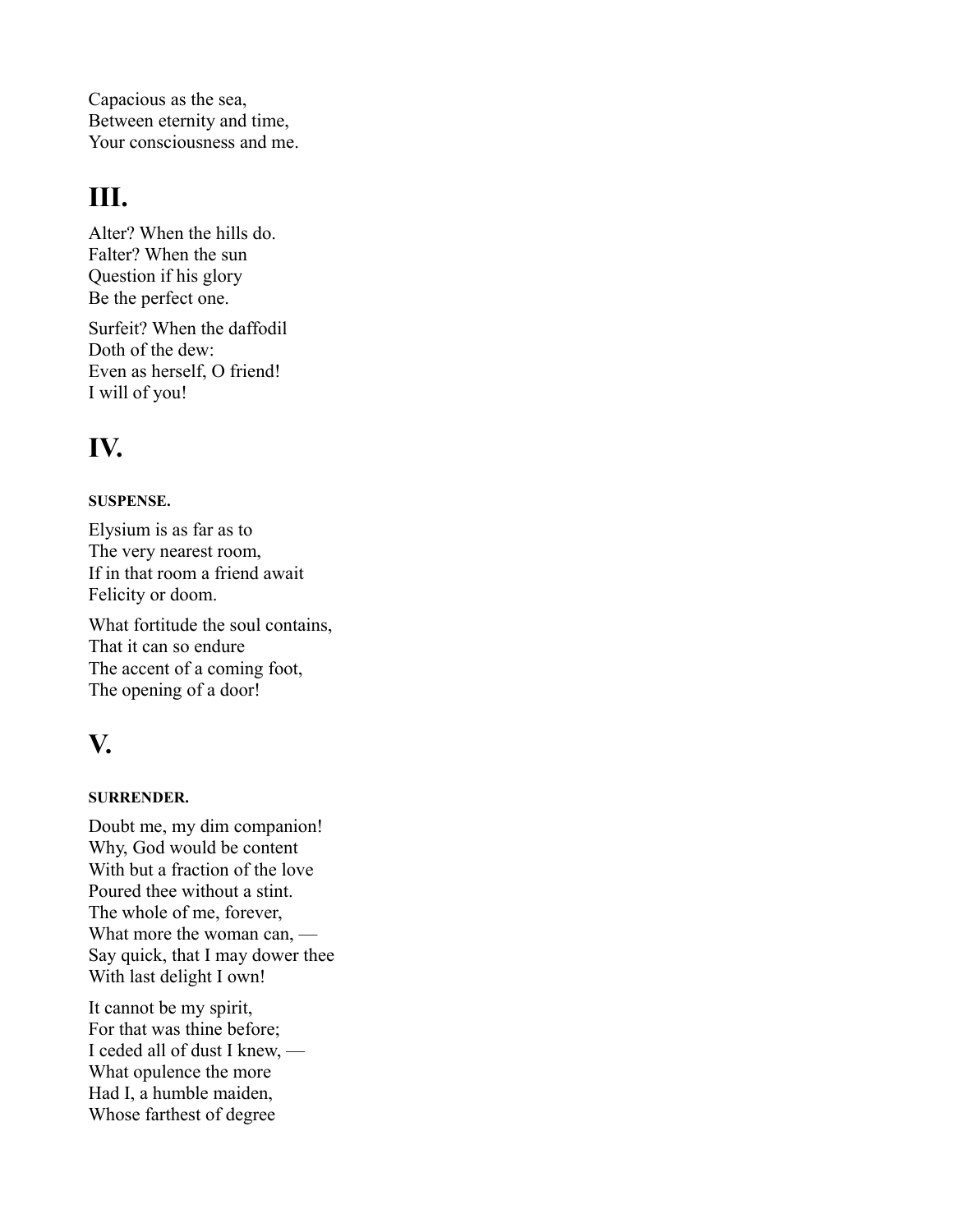Was that she might, Some distant heaven, Dwell timidly with thee!

### **VI.**

IF you were coming in the fall, I'd brush the summer by With half a smile and half a spurn, As housewives do a fly.

If I could see you in a year, I'd wind the months in balls, And put them each in separate drawers, Until their time befalls.

If only centuries delayed, I'd count them on my hand, Subtracting till my fingers dropped Into Van Diemen's land.

If certain, when this life was out, That yours and mine should be, I'd toss it yonder like a rind, And taste eternity.

But now, all ignorant of the length Of time's uncertain wing, It goads me, like the goblin bee, That will not state its sting.

### **VII.**

#### **WITH A FLOWER.**

I hide myself within my flower, That wearing on your breast, You, unsuspecting, wear me too — And angels know the rest.

I hide myself within my flower, That, fading from your vase, You, unsuspecting, feel for me Almost a loneliness.

### **VIII.**

#### **PROOF.**

That I did always love, I bring thee proof: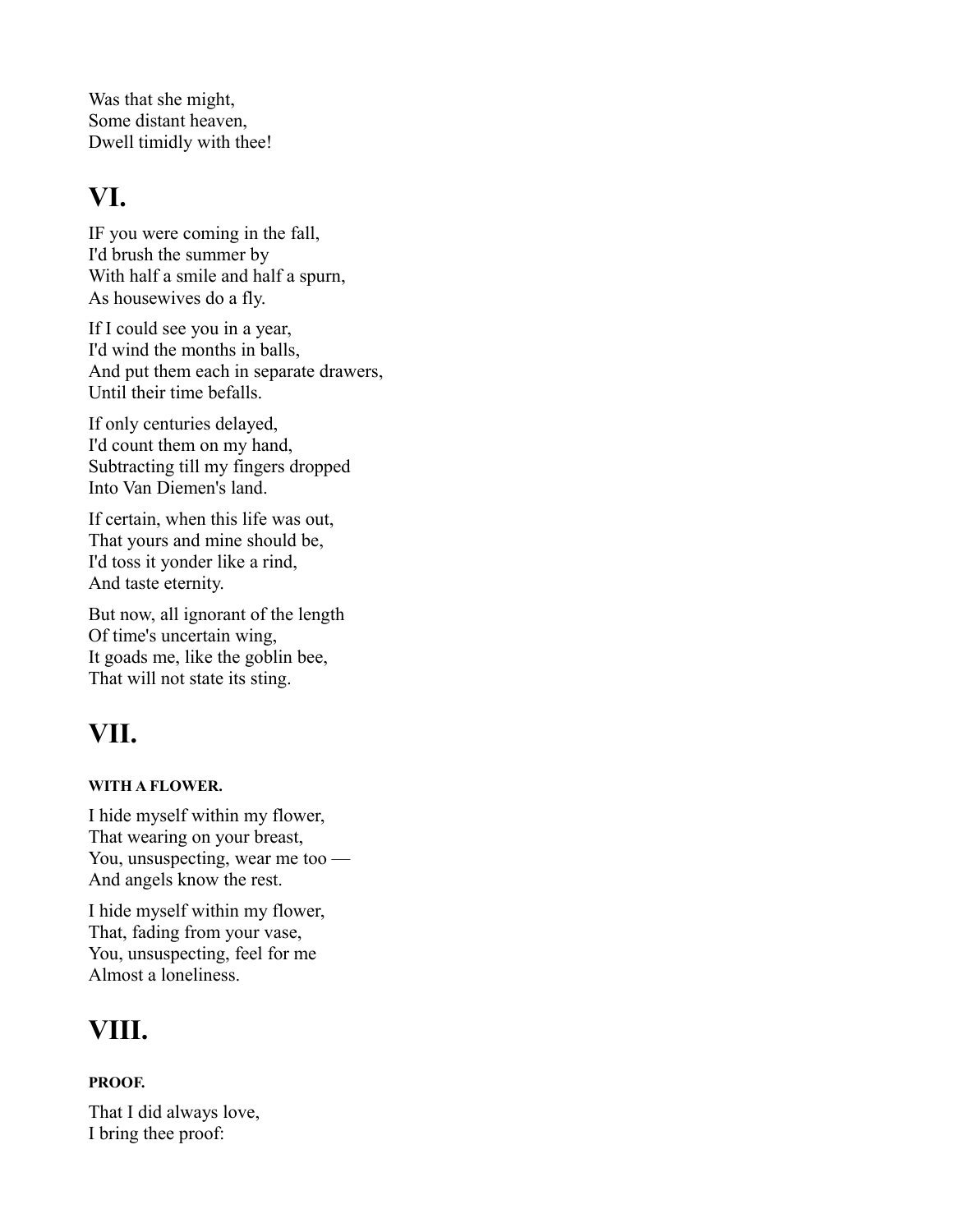That till I loved I did not love enough.

That I shall love alway, I offer thee That love is life, And life hath immortality.

This, dost thou doubt, sweet? Then have I Nothing to show But Calvary.

### **IX.**

Have you got a brook in your little heart, Where bashful flowers blow, And blushing birds go down to drink, And shadows tremble so?

And nobody knows, so still it flows, That any brook is there; And yet your little draught of life Is daily drunken there.

Then look out for the little brook in March, When the rivers overflow, And the snows come hurrying from the hills, And the bridges often go.

And later, in August it may be, When the meadows parching lie, Beware, lest this little brook of life Some burning noon go dry!

### **X.**

#### **TRANSPLANTED.**

As if some little Arctic flower, Upon the polar hem, Went wandering down the latitudes, Until it puzzled came To continents of summer, To firmaments of sun, To strange, bright crowds of flowers, And birds of foreign tongue! I say, as if this little flower To Eden wandered in — What then? Why, nothing, only, Your inference therefrom!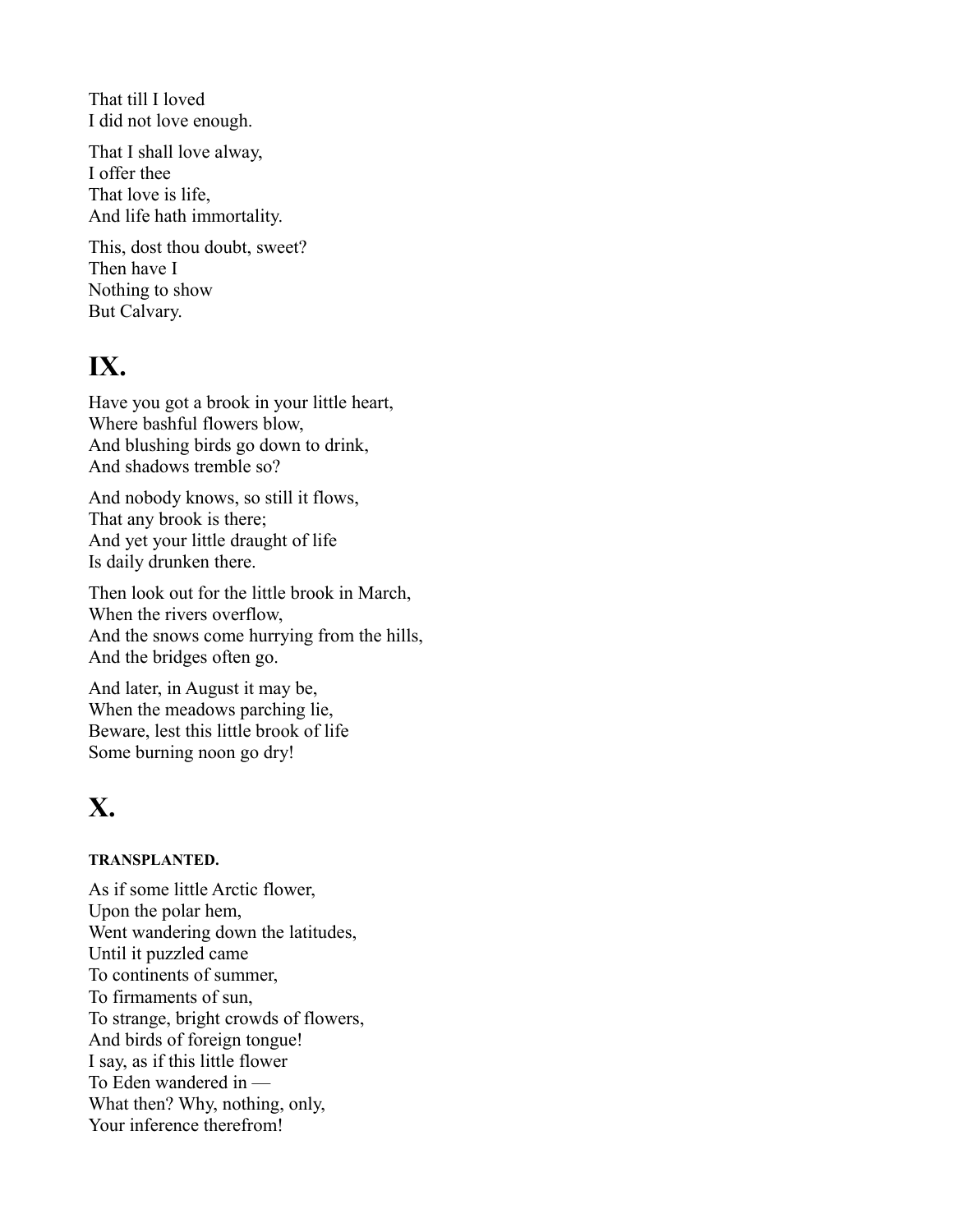### **XI.**

#### **THE OUTLET.**

My river runs to thee: Blue sea, wilt welcome me?

My river waits reply. Oh sea, look graciously!

I'll fetch thee brooks From spotted nooks, —

Say, sea, Take me!

### **XII.**

#### **IN VAIN.**

I CANNOT live with you, It would be life, And life is over there Behind the shelf

The sexton keeps the key to, Putting up Our life, his porcelain, Like a cup

Discarded of the housewife, Quaint or broken; A newer Sevres pleases, Old ones crack.

I could not die with you, For one must wait To shut the other's gaze down, — You could not.

And I, could I stand by And see you freeze, Without my right of frost, Death's privilege?

Nor could I rise with you, Because your face Would put out Jesus', That new grace

Glow plain and foreign On my homesick eye, Except that you, than he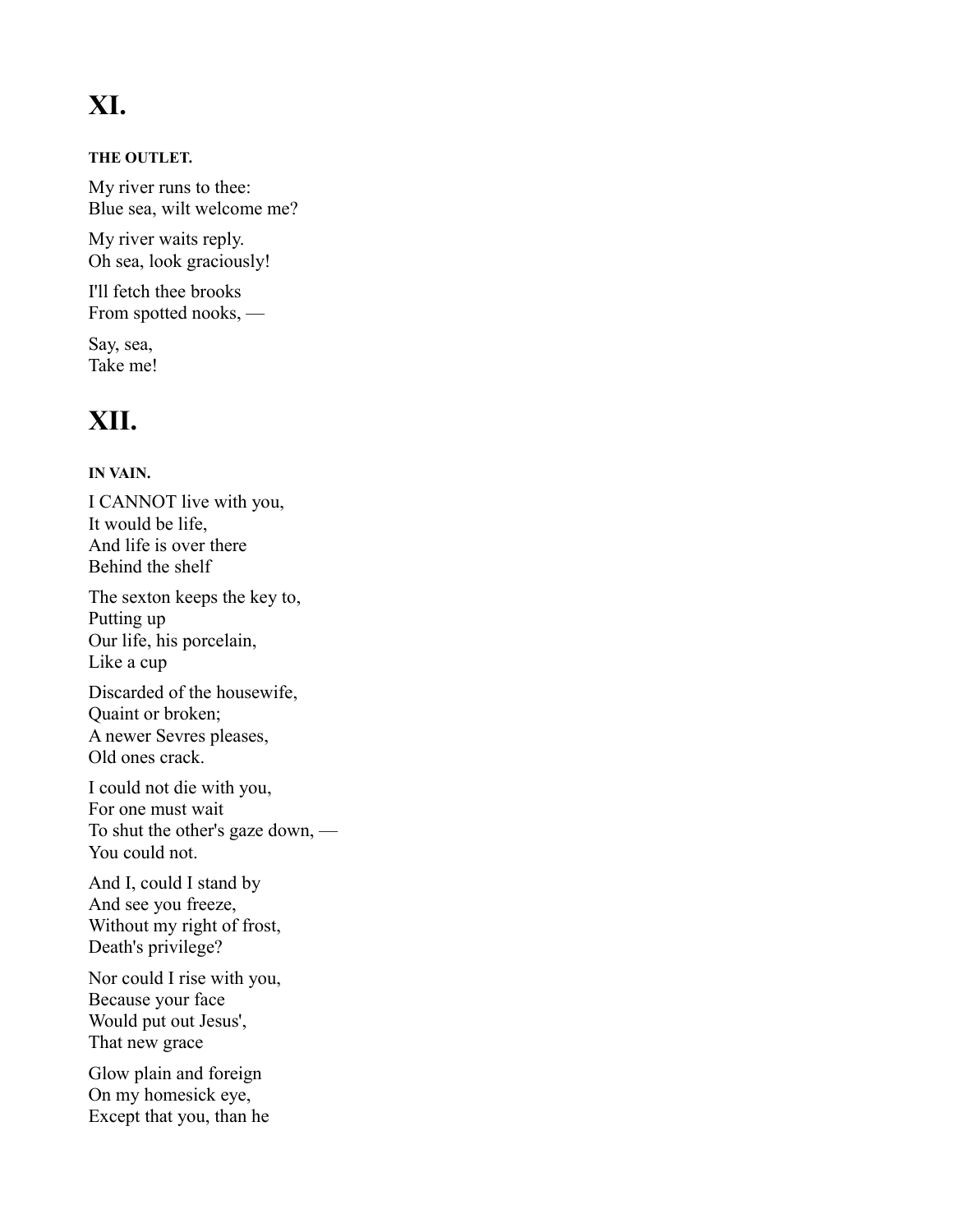Shone closer by.

They'd judge us — how? For you served Heaven, you know, Or sought to; I could not,

Because you saturated sight, And I had no more eyes For sordid excellence As Paradise.

And were you lost, I would be, Though my name Rang loudest On the heavenly fame.

And were you saved, And I condemned to be Where you were not, That self were hell to me.

So we must keep apart, You there, I here, With just the door ajar That oceans are, And prayer, And that pale sustenance, Despair!

### **XIII.**

#### **RENUNCIATION.**

There came a day at summer's full Entirely for me; I thought that such were for the saints, Where revelations be.

The sun, as common, went abroad, The flowers, accustomed, blew, As if no soul the solstice passed That maketh all things new.

The time was scarce profaned by speech; The symbol of a word Was needless, as at sacrament The wardrobe of our Lord.

Each was to each the sealed church, Permitted to commune this time, Lest we too awkward show At supper of the Lamb.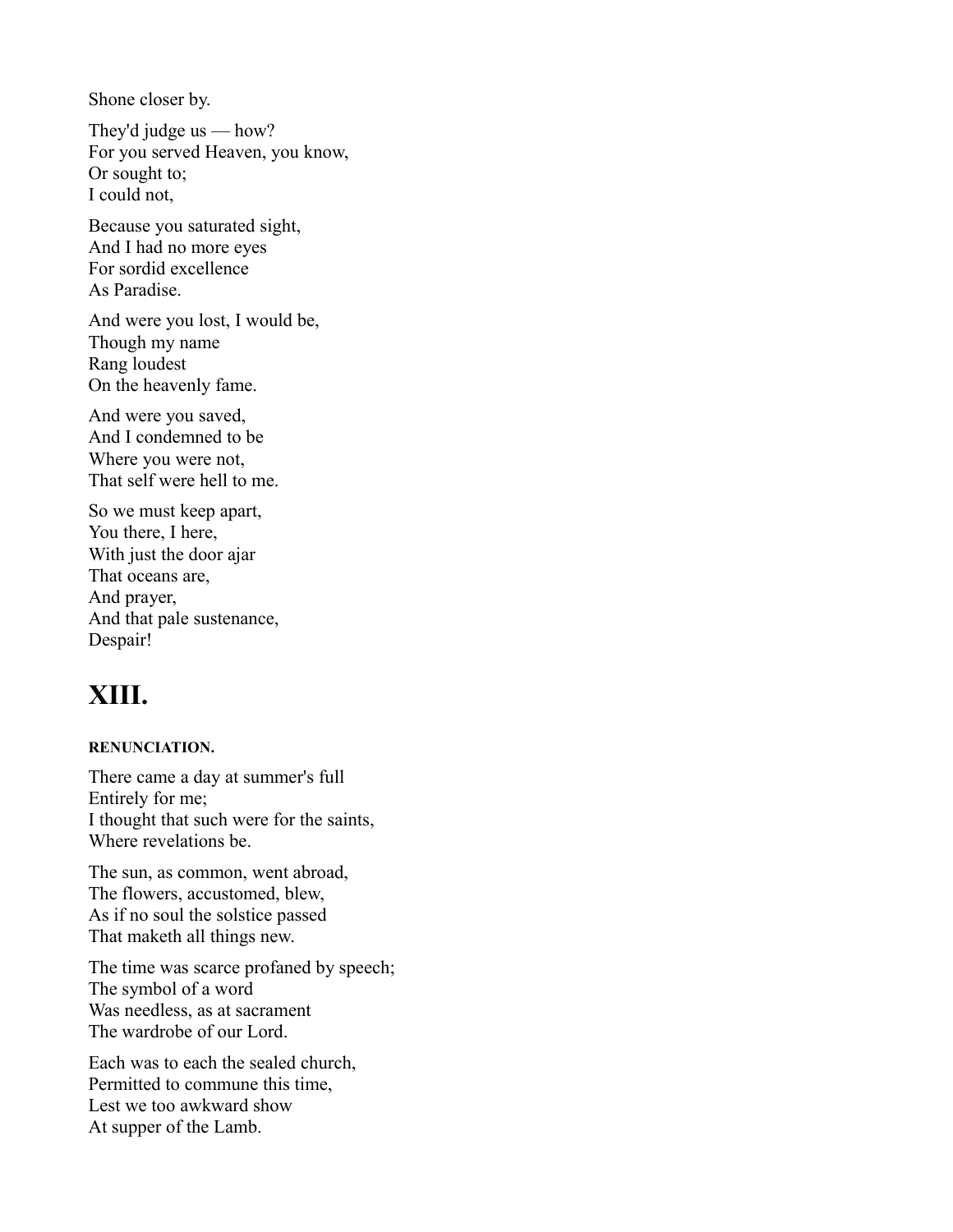The hours slid fast, as hours will, Clutched tight by greedy hands; So faces on two decks look back, Bound to opposing lands.

And so, when all the time had failed, Without external sound, Each bound the other's crucifix, We gave no other bond.

Sufficient troth that we shall rise — Deposed, at length, the grave — To that new marriage, justified Through Calvaries of Love!

### **XIV.**

#### **LOVE'S BAPTISM.**

I'm ceded, I've stopped being theirs; The name they dropped upon my face With water, in the country church, Is finished using now, And they can put it with my dolls, My childhood, and the string of spools I've finished threading too.

Baptized before without the choice, But this time consciously, of grace Unto supremest name, Called to my full, the crescent dropped, Existence's whole arc filled up With one small diadem.

My second rank, too small the first, Crowned, crowing on my father's breast, A half unconscious queen; But this time, adequate, erect, With will to choose or to reject. And I choose — just a throne.

### **XV.**

#### **RESURRECTION.**

'T was a long parting, but the time For interview had come; Before the judgment-seat of God, The last and second time

These fleshless lovers met,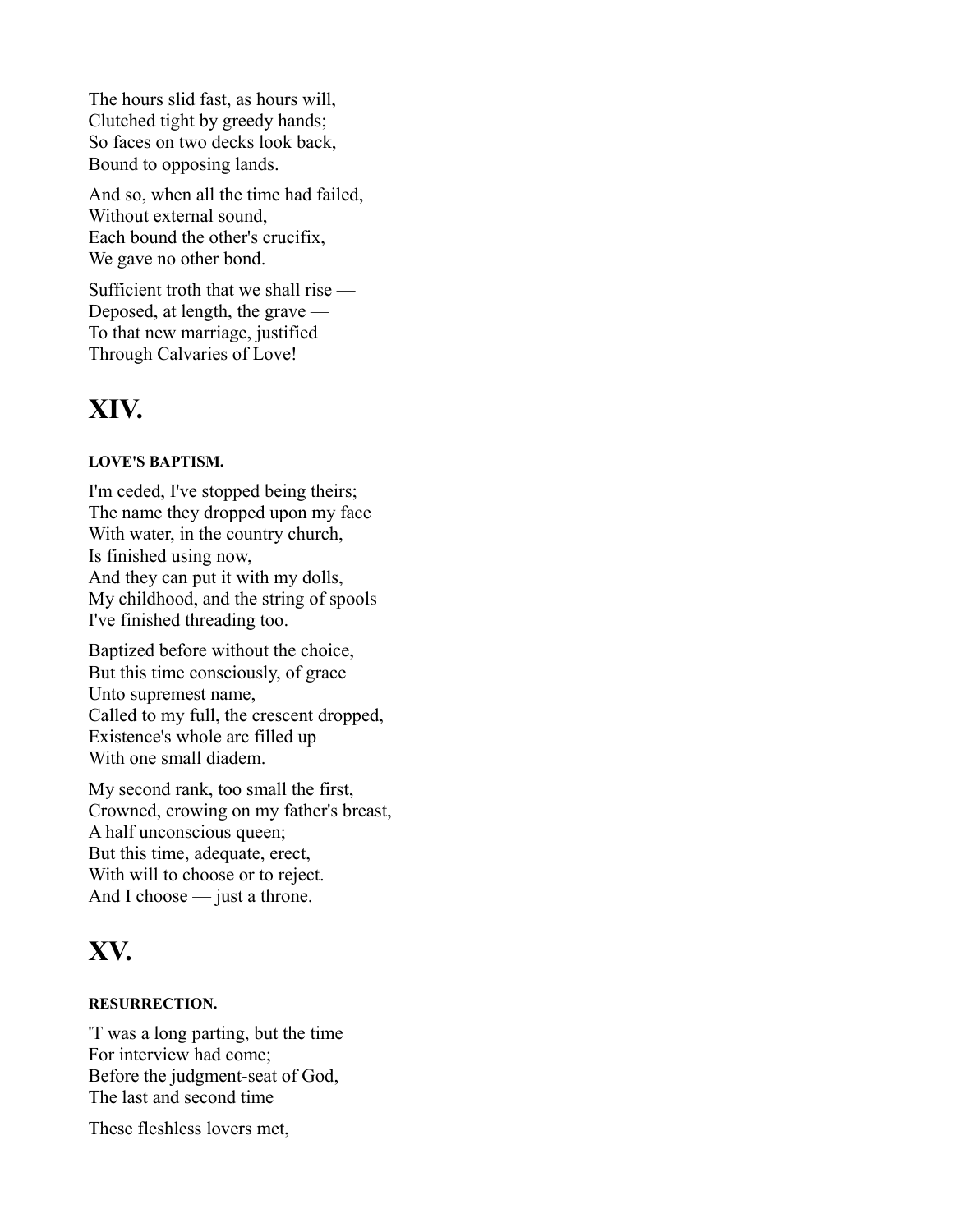A heaven in a gaze, A heaven of heavens, the privilege Of one another's eyes.

No lifetime set on them, Apparelled as the new Unborn, except they had beheld, Born everlasting now.

Was bridal e'er like this? A paradise, the host, And cherubim and seraphim The most familiar guest.

### **XVI.**

#### **APOCALYPSE.**

I'm wife; I've finished that, That other state; I'm Czar, I'm woman now: It's safer so.

How odd the girl's life looks Behind this soft eclipse! I think that earth seems so To those in heaven now.

This being comfort, then That other kind was pain; But why compare? I'm wife! stop there!

### **XVII.**

#### **THE WIFE.**

She rose to his requirement, dropped The playthings of her life To take the honorable work Of woman and of wife.

If aught she missed in her new day Of amplitude, or awe, Or first prospective, or the gold In using wore away,

It lay unmentioned, as the sea Develops pearl and weed, But only to himself is known The fathoms they abide.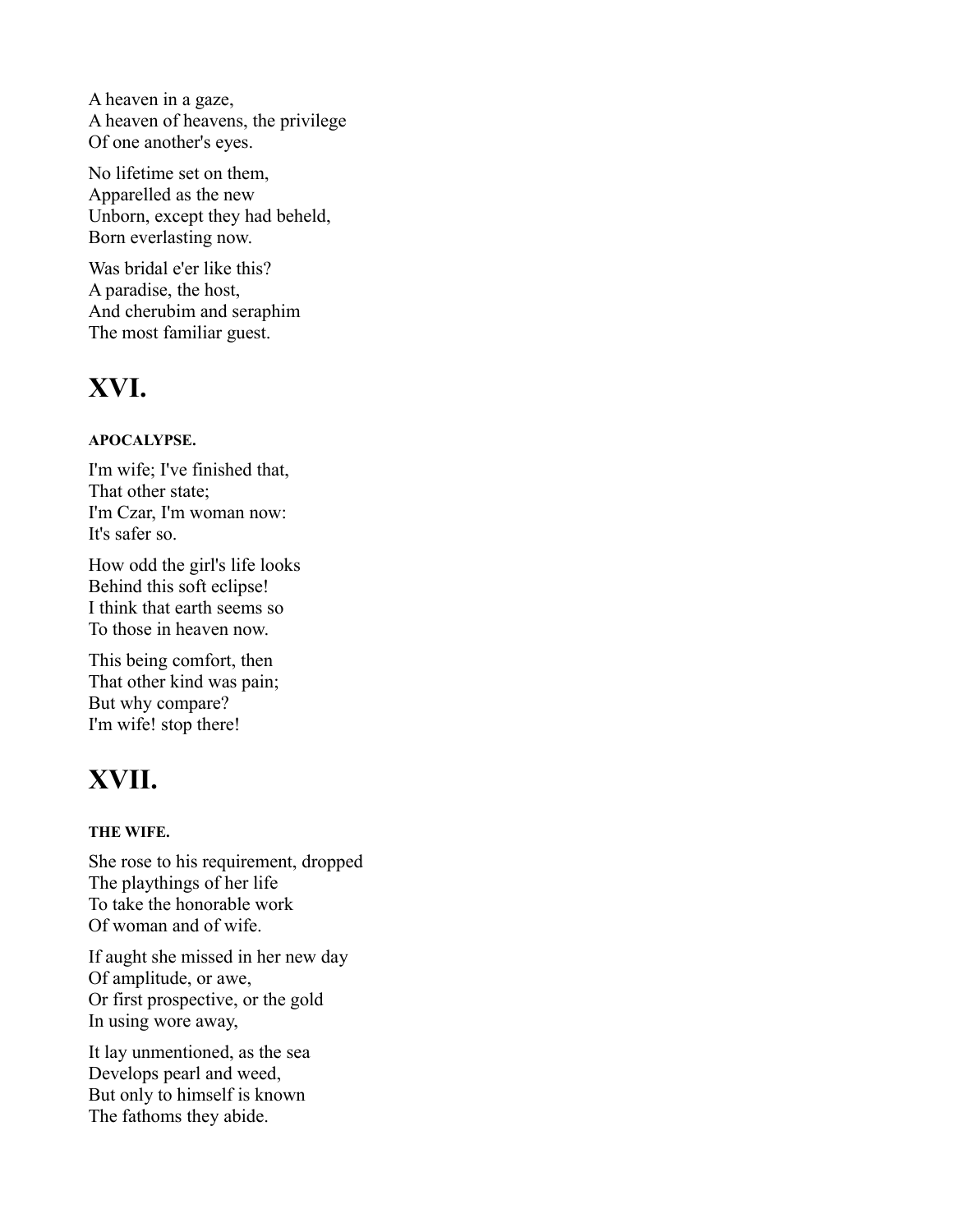### **XVIII.**

#### **APOTHEOSIS.**

Come slowly, Eden! Lips unused to thee, Bashful, sip thy jasmines, As the fainting bee,

Reaching late his flower, Round her chamber hums, Counts his nectars — enters, And is lost in balms!

# **III.**

**NATURE.**

# **I.**

New feet within my garden go, New fingers stir the sod; A troubadour upon the elm Betrays the solitude.

New children play upon the green, New weary sleep below; And still the pensive spring returns, And still the punctual snow!

### **II.**

#### **MAY-FLOWER.**

Pink, small, and punctual, Aromatic, low, Covert in April, Candid in May,

Dear to the moss, Known by the knoll, Next to the robin In every human soul.

Bold little beauty, Bedecked with thee, Nature forswears Antiquity.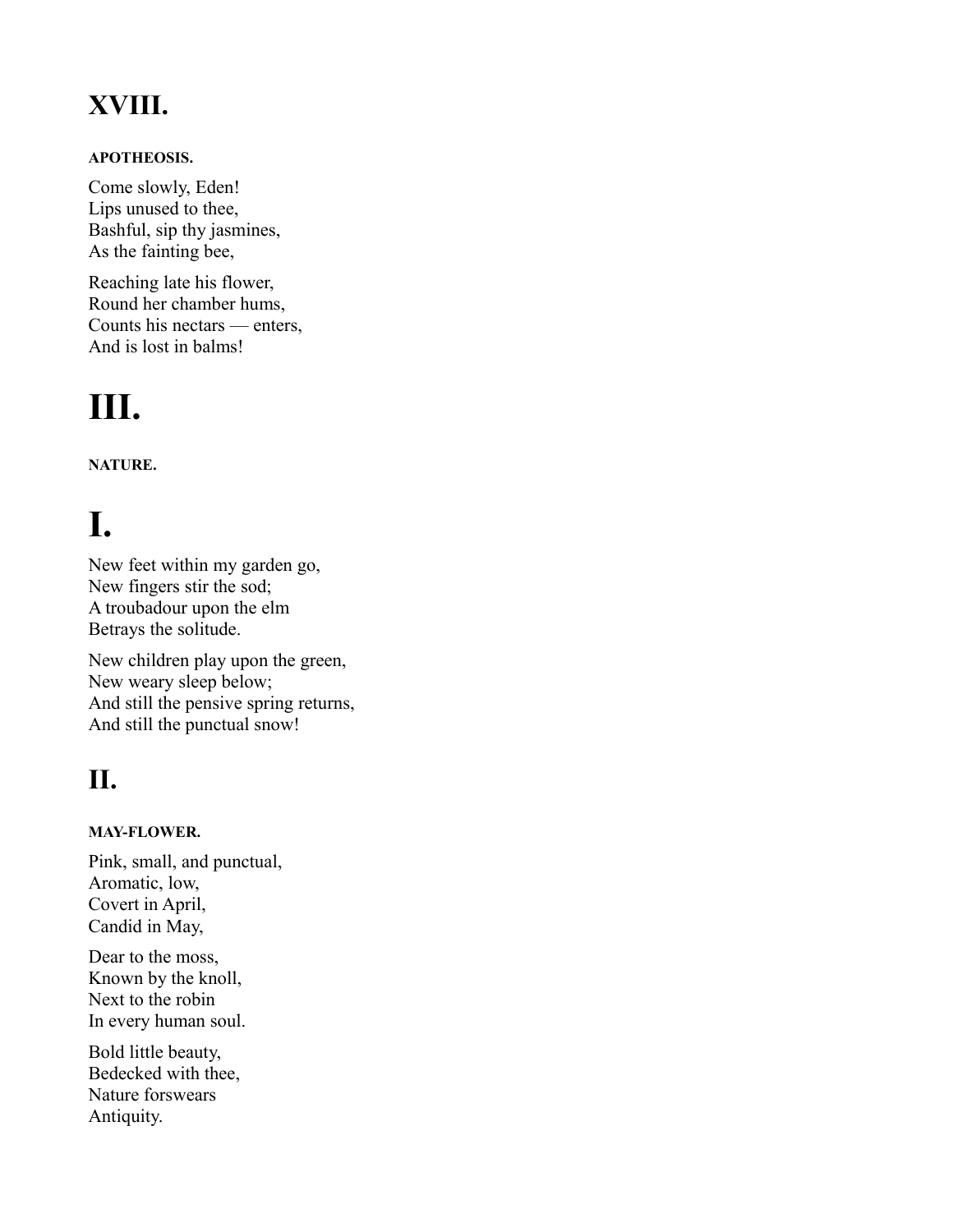### **III.**

#### **WHY?**

THE murmur of a bee A witchcraft yieldeth me. If any ask me why, 'T were easier to die Than tell.

The red upon the hill Taketh away my will; If anybody sneer, Take care, for God is here, That's all.

The breaking of the day Addeth to my degree; If any ask me how, Artist, who drew me so, Must tell!

### **IV.**

Perhaps you'd like to buy a flower? But I could never sell. If you would like to borrow Until the daffodil

Unties her yellow bonnet Beneath the village door, Until the bees, from clover rows Their hock and sherry draw,

Why, I will lend until just then, But not an hour more!

### **V.**

The pedigree of honey Does not concern the bee; A clover, any time, to him Is aristocracy.

### **VI.**

#### **A SERVICE OF SONG.**

Some keep the Sabbath going to church; I keep it staying at home,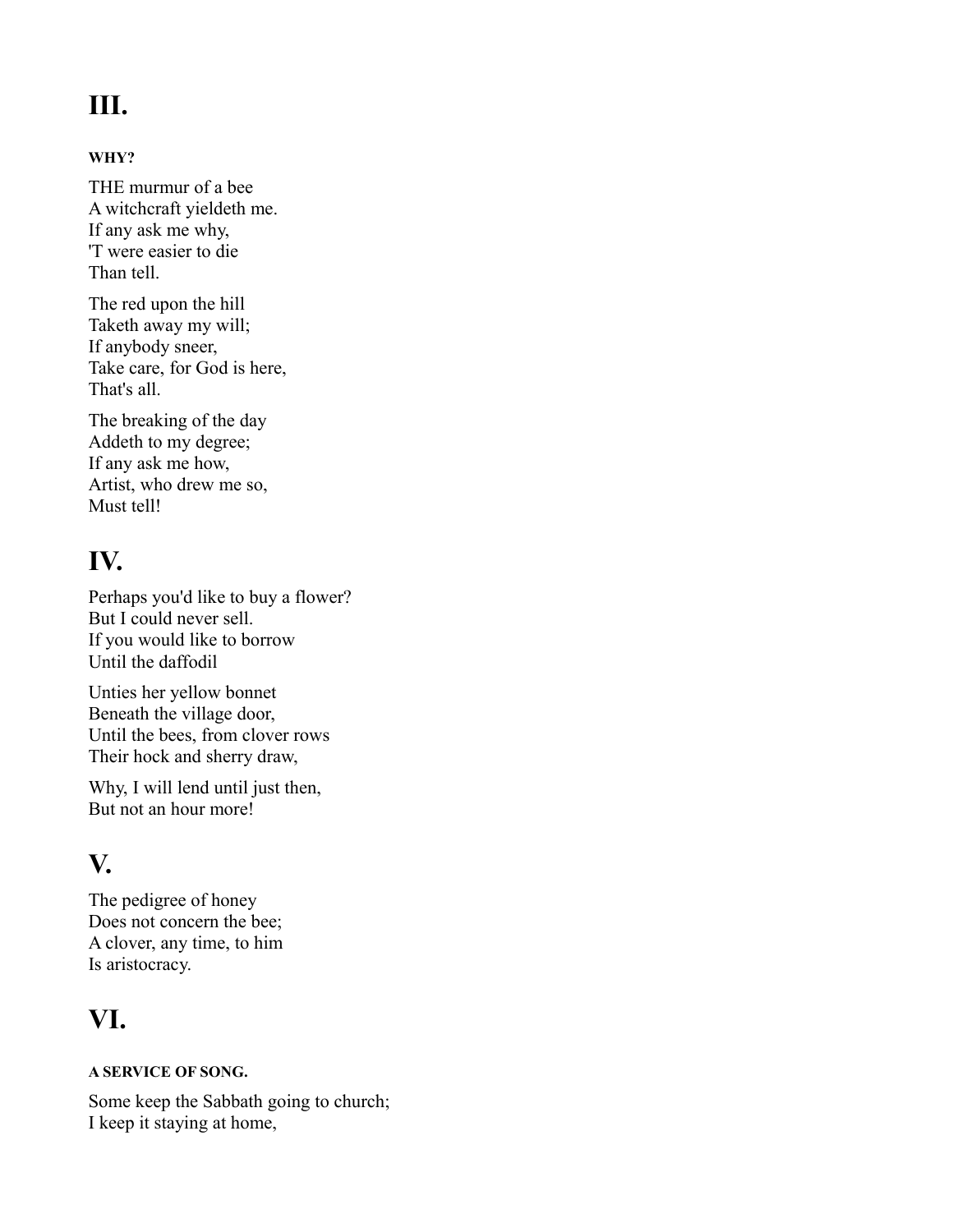With a bobolink for a chorister, And an orchard for a dome.

Some keep the Sabbath in surplice; I just wear my wings, And instead of tolling the bell for church, Our little sexton sings.

God preaches, — a noted clergyman, — And the sermon is never long; So instead of getting to heaven at last, I'm going all along!

### **VII.**

The bee is not afraid of me, I know the butterfly; The pretty people in the woods Receive me cordially.

The brooks laugh louder when I come, The breezes madder play. Wherefore, mine eyes, thy silver mists? Wherefore, O summer's day?

### **VIII.**

#### **SUMMER'S ARMIES.**

Some rainbow coming from the fair! Some vision of the world Cashmere I confidently see! Or else a peacock's purple train, Feather by feather, on the plain Fritters itself away!

The dreamy butterflies bestir, Lethargic pools resume the whir Of last year's sundered tune. From some old fortress on the sun Baronial bees march, one by one, In murmuring platoon!

The robins stand as thick to-day As flakes of snow stood yesterday, On fence and roof and twig. The orchis binds her feather on For her old lover, Don the Sun, Revisiting the bog!

Without commander, countless, still,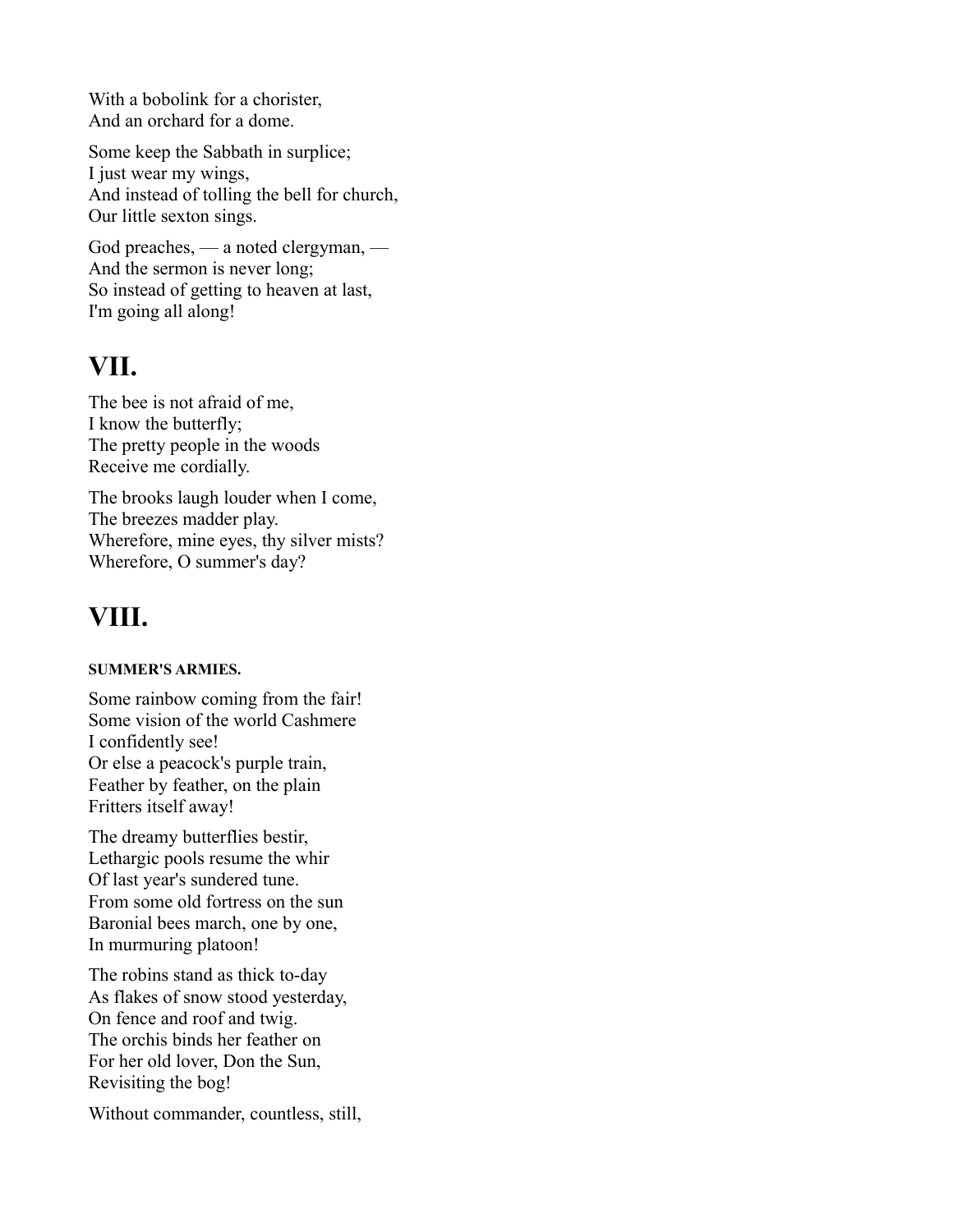The regiment of wood and hill In bright detachment stand. Behold! Whose multitudes are these? The children of whose turbaned seas, Or what Circassian land?

### **IX.**

#### **THE GRASS.**

The grass so little has to do, — A sphere of simple green, With only butterflies to brood, And bees to entertain,

And stir all day to pretty tunes The breezes fetch along, And hold the sunshine in its lap And bow to everything;

And thread the dews all night, like pearls, And make itself so fine, — A duchess were too common For such a noticing.

And even when it dies, to pass In odors so divine, As lowly spices gone to sleep, Or amulets of pine.

And then to dwell in sovereign barns, And dream the days away, — The grass so little has to do, I wish I were the hay!

### **X.**

A little road not made of man, Enabled of the eye, Accessible to thill of bee, Or cart of butterfly.

If town it have, beyond itself, 'T is that I cannot say; I only sigh, — no vehicle Bears me along that way.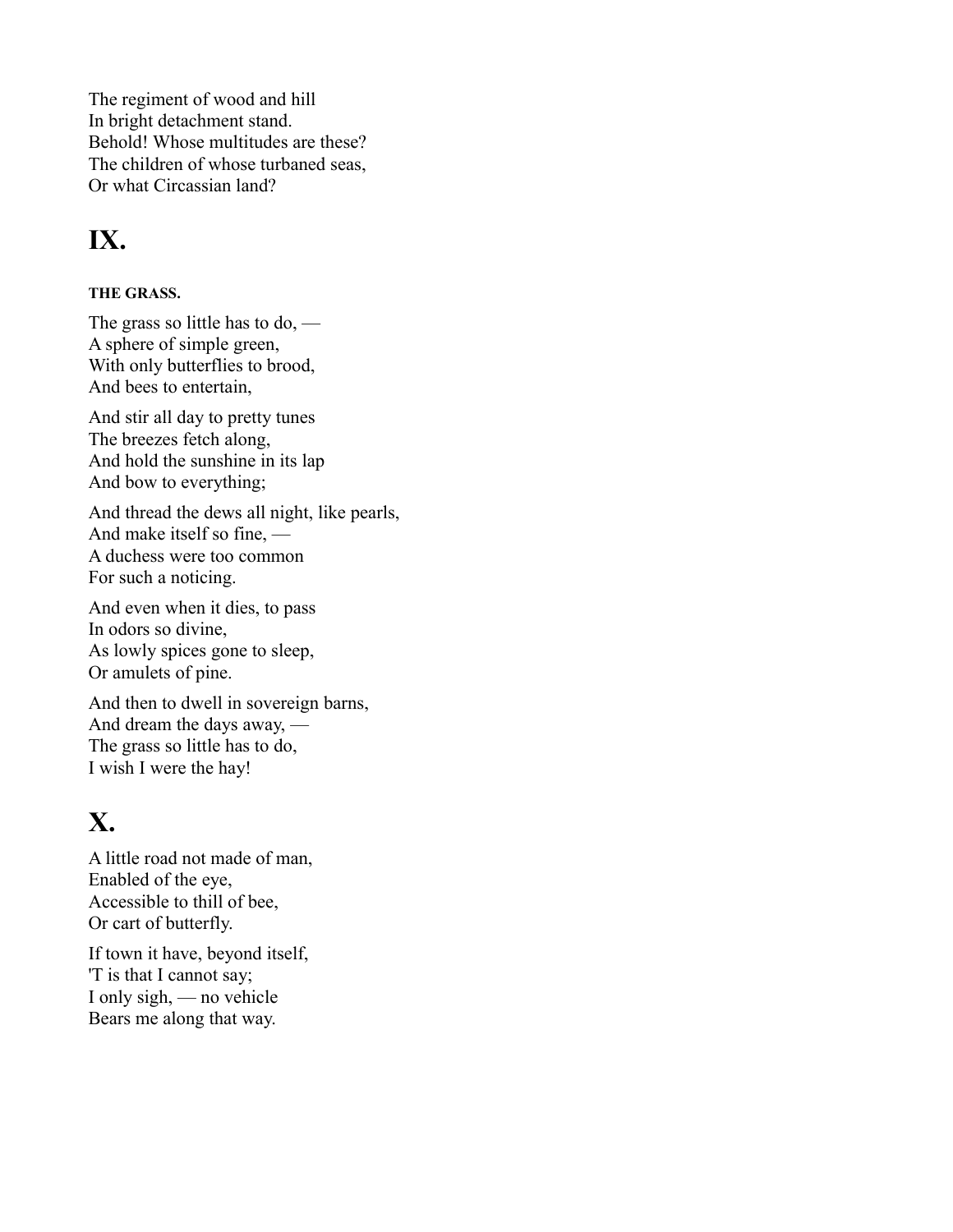### **XI.**

#### **SUMMER SHOWER.**

A drop fell on the apple tree, Another on the roof; A half a dozen kissed the eaves, And made the gables laugh.

A few went out to help the brook, That went to help the sea. Myself conjectured, Were they pearls, What necklaces could be!

The dust replaced in hoisted roads, The birds jocoser sung; The sunshine threw his hat away, The orchards spangles hung.

The breezes brought dejected lutes, And bathed them in the glee; The East put out a single flag, And signed the fete away.

### **XII.**

#### **PSALM OF THE DAY.**

A something in a summer's day, As sIow her flambeaux burn away, Which solemnizes me.

A something in a summer's noon, — An azure depth, a wordless tune, Transcending ecstasy.

And still within a summer's night A something so transporting bright, I clap my hands to see;

Then veil my too inspecting face, Lest such a subtle, shimmering grace Flutter too far for me.

The wizard-fingers never rest, The purple brook within the breast Still chafes its narrow bed;

Still rears the East her amber flag, Guides still the sun along the crag His caravan of red,

Like flowers that heard the tale of dews,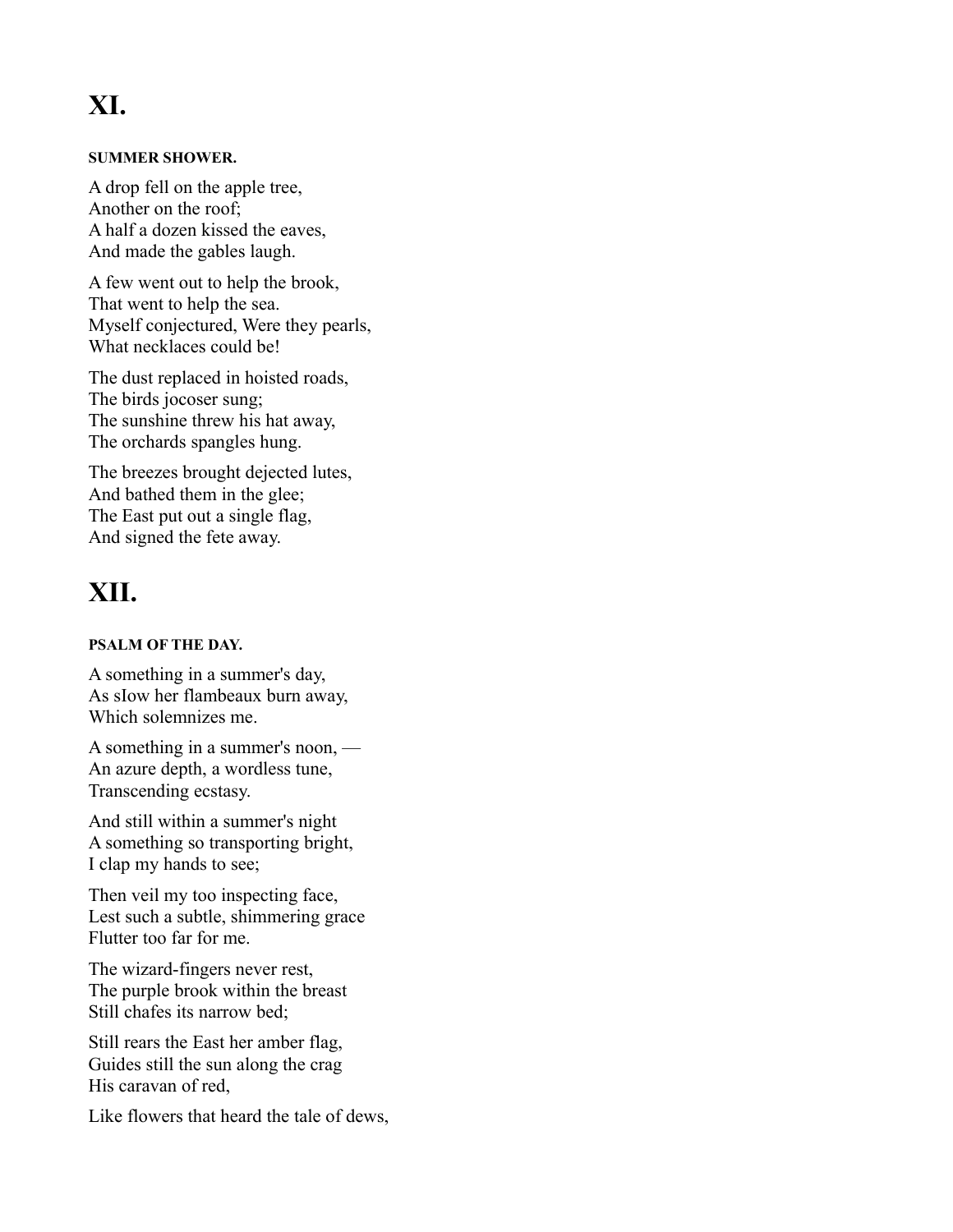But never deemed the dripping prize Awaited their low brows;

Or bees, that thought the summer's name Some rumor of delirium No summer could for them;

Or Arctic creature, dimly stirred By tropic hint, — some travelled bird Imported to the wood;

Or wind's bright signal to the ear, Making that homely and severe, Contented, known, before

The heaven unexpected came, To lives that thought their worshipping A too presumptuous psalm.

### **XIII.**

#### **THE SEA OF SUNSET.**

This is the land the sunset washes, These are the banks of the Yellow Sea; Where it rose, or whither it rushes, These are the western mystery!

Night after night her purple traffic Strews the landing with opal bales; Merchantmen poise upon horizons, Dip, and vanish with fairy sails.

### **XIV.**

#### **PURPLE CLOVER.**

There is a flower that bees prefer, And butterflies desire; To gain the purple democrat The humming-birds aspire.

And whatsoever insect pass, A honey bears away Proportioned to his several dearth And her capacity.

Her face is rounder than the moon, And ruddier than the gown Of orchis in the pasture, Or rhododendron worn.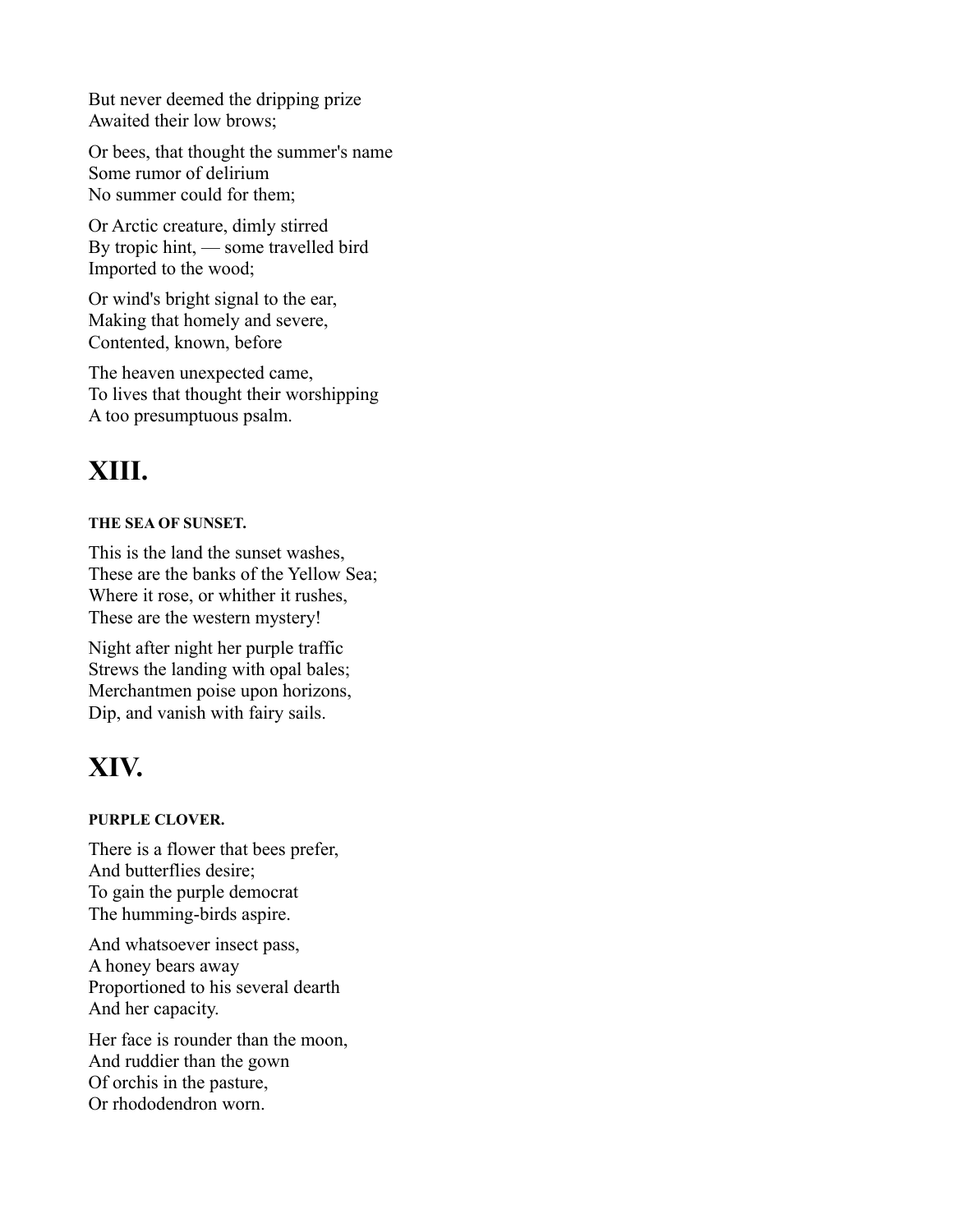She doth not wait for June; Before the world is green Her sturdy little countenance Against the wind is seen,

Contending with the grass, Near kinsman to herself, For privilege of sod and sun, Sweet litigants for life.

And when the hills are full, And newer fashions blow, Doth not retract a single spice For pang of jealousy.

Her public is the noon, Her providence the sun, Her progress by the bee proclaimed In sovereign, swerveless tune.

The bravest of the host, Surrendering the last, Nor even of defeat aware When cancelled by the frost.

### **XV.**

#### **THE BEE.**

Like trains of cars on tracks of plush I hear the level bee: A jar across the flowers goes, Their velvet masonry

Withstands until the sweet assault Their chivalry consumes, While he, victorious, tilts away To vanquish other blooms.

His feet are shod with gauze, His helmet is of gold; His breast, a single onyx With chrysoprase, inlaid.

His labor is a chant, His idleness a tune; Oh, for a bee's experience Of clovers and of noon!

### **XVI.**

Presentiment is that long shadow on the lawn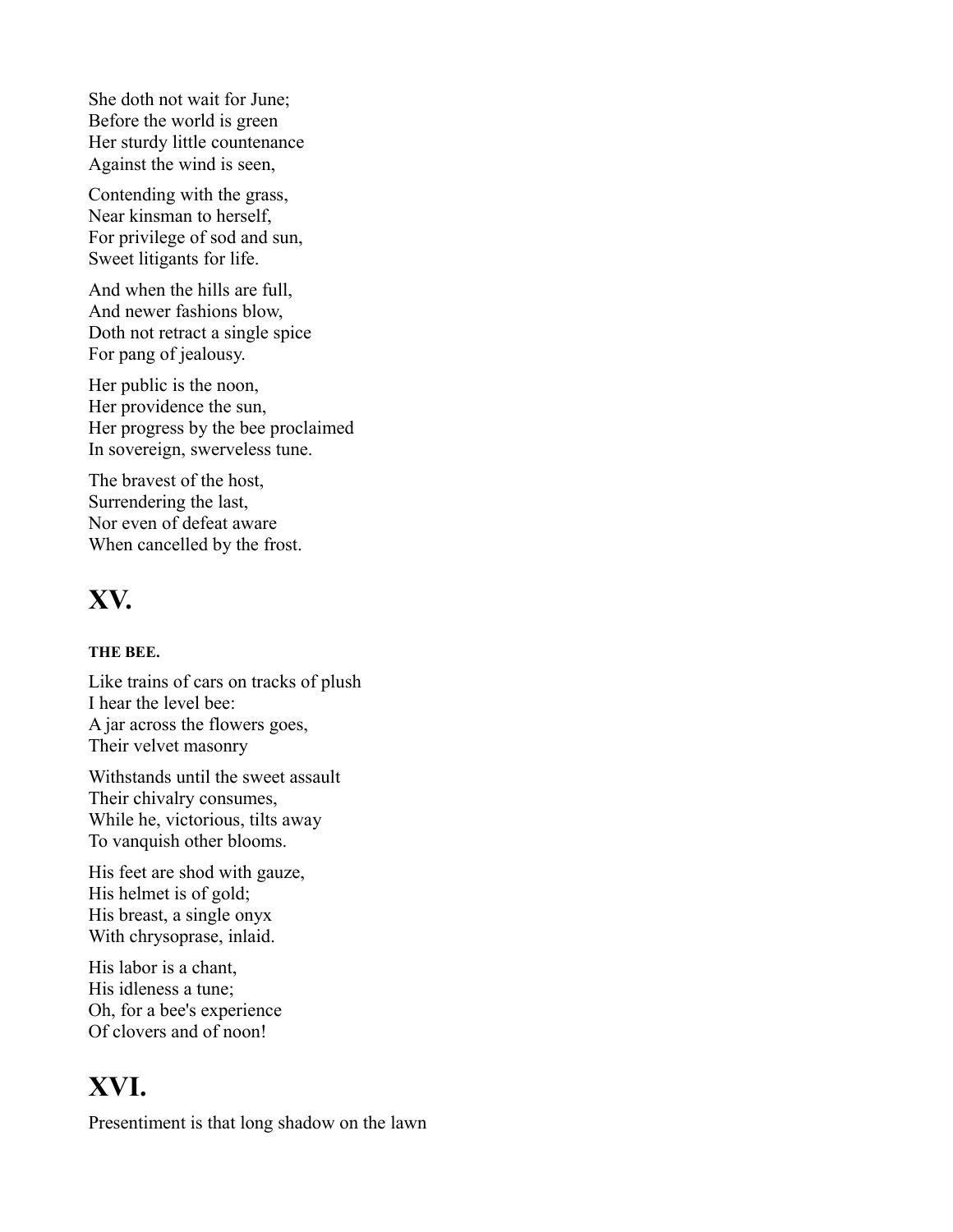Indicative that suns go down; The notice to the startled grass That darkness is about to pass.

### **XVII.**

As children bid the guest good-night, And then reluctant turn, My flowers raise their pretty lips, Then put their nightgowns on.

As children caper when they wake, Merry that it is morn, My flowers from a hundred cribs Will peep, and prance again.

### **XVIII.**

Angels in the early morning May be seen the dews among, Stooping, plucking, smiling, flying: Do the buds to them belong?

Angels when the sun is hottest May be seen the sands among, Stooping, plucking, sighing, flying; Parched the flowers they bear along.

### **XIX.**

So bashful when I spied her, So pretty, so ashamed! So hidden in her leaflets, Lest anybody find;

So breathless till I passed her, So helpless when I turned And bore her, struggling, blushing, Her simple haunts beyond!

For whom I robbed the dingle, For whom betrayed the dell, Many will doubtless ask me, But I shall never tell!

### **XX.**

**TWO WORLDS.**

It makes no difference abroad,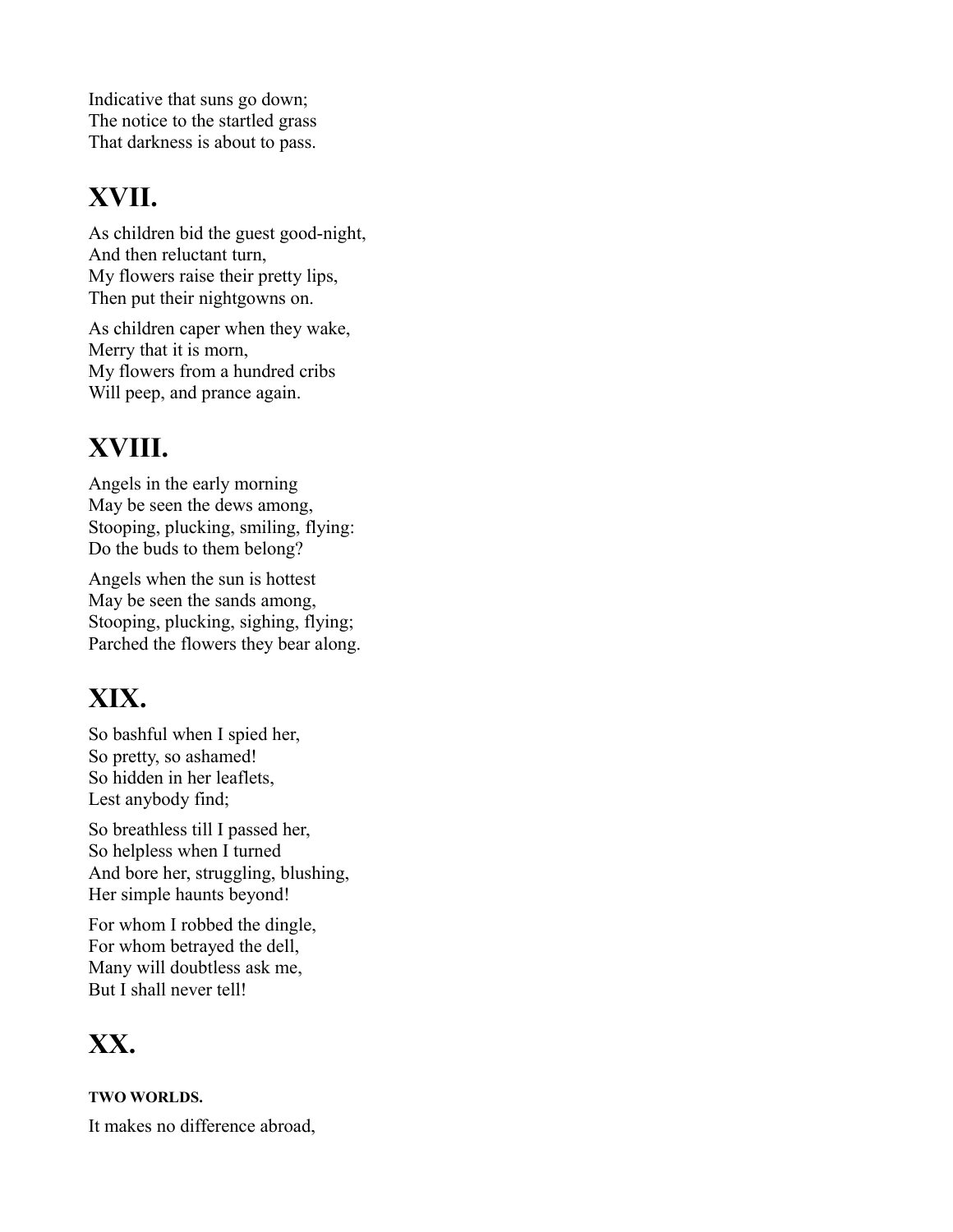The seasons fit the same, The mornings blossom into noons, And split their pods of flame.

Wild-flowers kindle in the woods, The brooks brag all the day; No blackbird bates his jargoning For passing Calvary.

Auto-da-fe and judgment Are nothing to the bee; His separation from his rose To him seems misery.

### **XXI.**

#### **THE MOUNTAIN.**

The mountain sat upon the plain In his eternal chair, His observation omnifold, His inquest everywhere.

The seasons prayed around his knees, Like children round a sire: Grandfather of the days is he, Of dawn the ancestor.

### **XXII.**

#### **A DAY.**

I'll tell you how the sun rose, — A ribbon at a time. The steeples swam in amethyst, The news like squirrels ran.

The hills untied their bonnets, The bobolinks begun. Then I said softly to myself, "That must have been the sun!"

\* \* \*

But how he set, I know not. There seemed a purple stile Which little yellow boys and girls Were climbing all the while

Till when they reached the other side, A dominie in gray Put gently up the evening bars,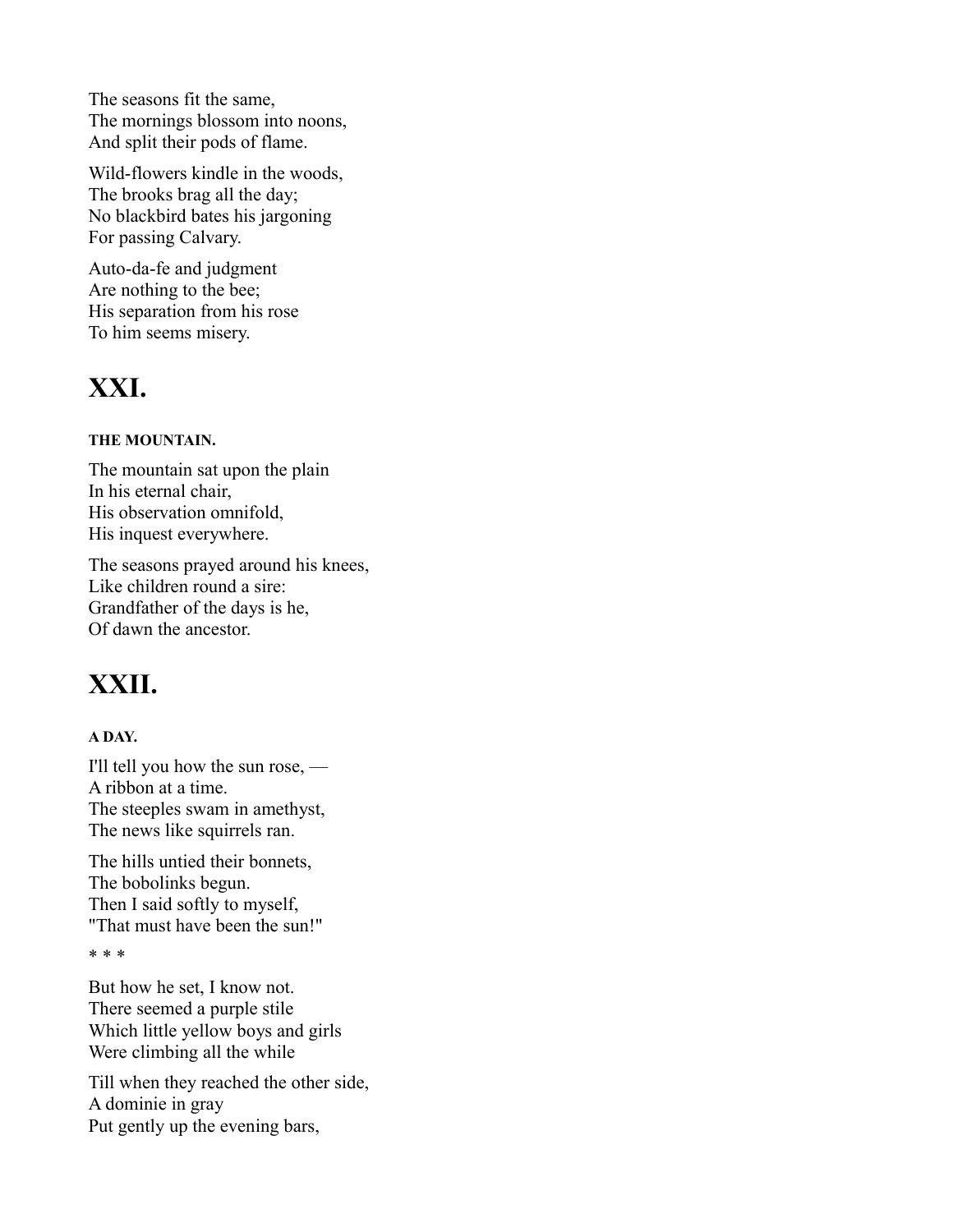And led the flock away.

### **XXIII.**

The butterfiy's assumption-gown, In chrysoprase apartments hung, This afternoon put on.

How condescending to descend, And be of buttercups the friend In a New England town!

### **XXIV.**

#### **THE WIND.**

Of all the sounds despatched abroad, There's not a charge to me Like that old measure in the boughs, That phraseless melody

The wind does, working like a hand Whose fingers brush the sky, Then quiver down, with tufts of tune Permitted gods and me.

When winds go round and round in bands, And thrum upon the door, And birds take places overhead, To bear them orchestra,

I crave him grace, of summer boughs, If such an outcast be, He never heard that fleshless chant Rise solemn in the tree,

As if some caravan of sound On deserts, in the sky, Had broken rank, Then knit, and passed In seamless company.

### **XXV.**

#### **DEATH AND LIFE.**

Apparently with no surprise To any happy flower, The frost beheads it at its play In accidental power. The blond assassin passes on,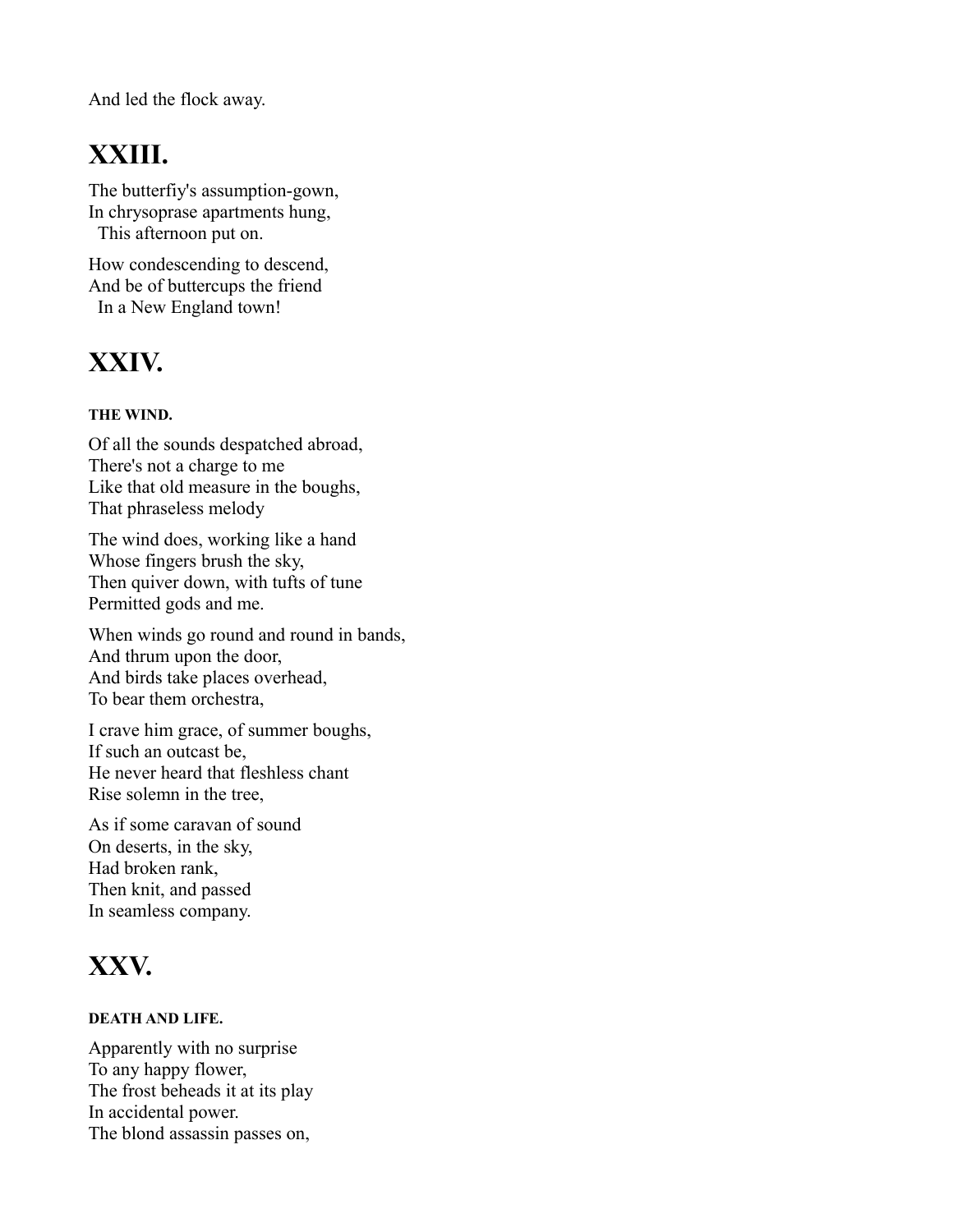The sun proceeds unmoved To measure off another day For an approving God.

### **XXVI.**

'T WAS later when the summer went Than when the cricket came, And yet we knew that gentle clock Meant nought but going home.

'T was sooner when the cricket went Than when the winter came, Yet that pathetic pendulum Keeps esoteric time.

### **XXVII.**

#### **INDIAN SUMMER.**

These are the days when birds come back, A very few, a bird or two, To take a backward look.

These are the days when skies put on The old, old sophistries of June, — A blue and gold mistake.

Oh, fraud that cannot cheat the bee, Almost thy plausibility Induces my belief,

Till ranks of seeds their witness bear, And softly through the altered air Hurries a timid leaf!

Oh, sacrament of summer days, Oh, last communion in the haze, Permit a child to join,

Thy sacred emblems to partake, Thy consecrated bread to break, Taste thine immortal wine!

### **XXVIII.**

#### **AUTUMN.**

The morns are meeker than they were, The nuts are getting brown; The berry's cheek is plumper,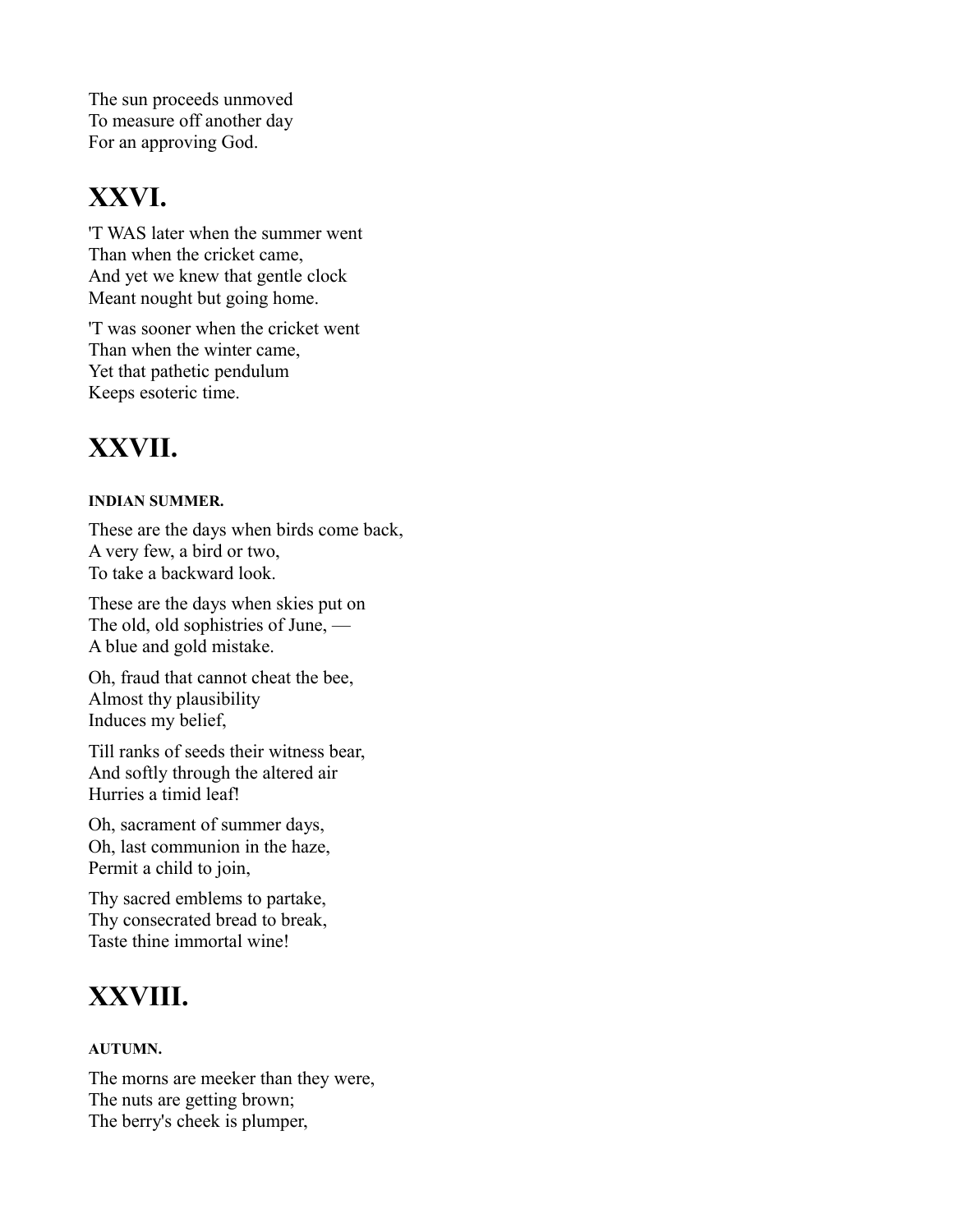The rose is out of town.

The maple wears a gayer scarf, The field a scarlet gown. Lest I should be old-fashioned, I'll put a trinket on.

### **XXIX.**

#### **BECLOUDED.**

The sky is low, the clouds are mean, A travelling flake of snow Across a barn or through a rut Debates if it will go.

A narrow wind complains all day How some one treated him; Nature, like us, is sometimes caught Without her diadem.

### **XXX.**

#### **THE HEMLOCK.**

I think the hemlock likes to stand Upon a marge of snow; It suits his own austerity, And satisfies an awe

That men must slake in wilderness, Or in the desert cloy, — An instinct for the hoar, the bald, Lapland's necessity.

The hemlock's nature thrives on cold; The gnash of northern winds Is sweetest nutriment to him, His best Norwegian wines.

To satin races he is nought; But children on the Don Beneath his tabernacles play, And Dnieper wrestlers run.

### **XXXI.**

There's a certain slant of light, On winter afternoons, That oppresses, like the weight Of cathedral tunes.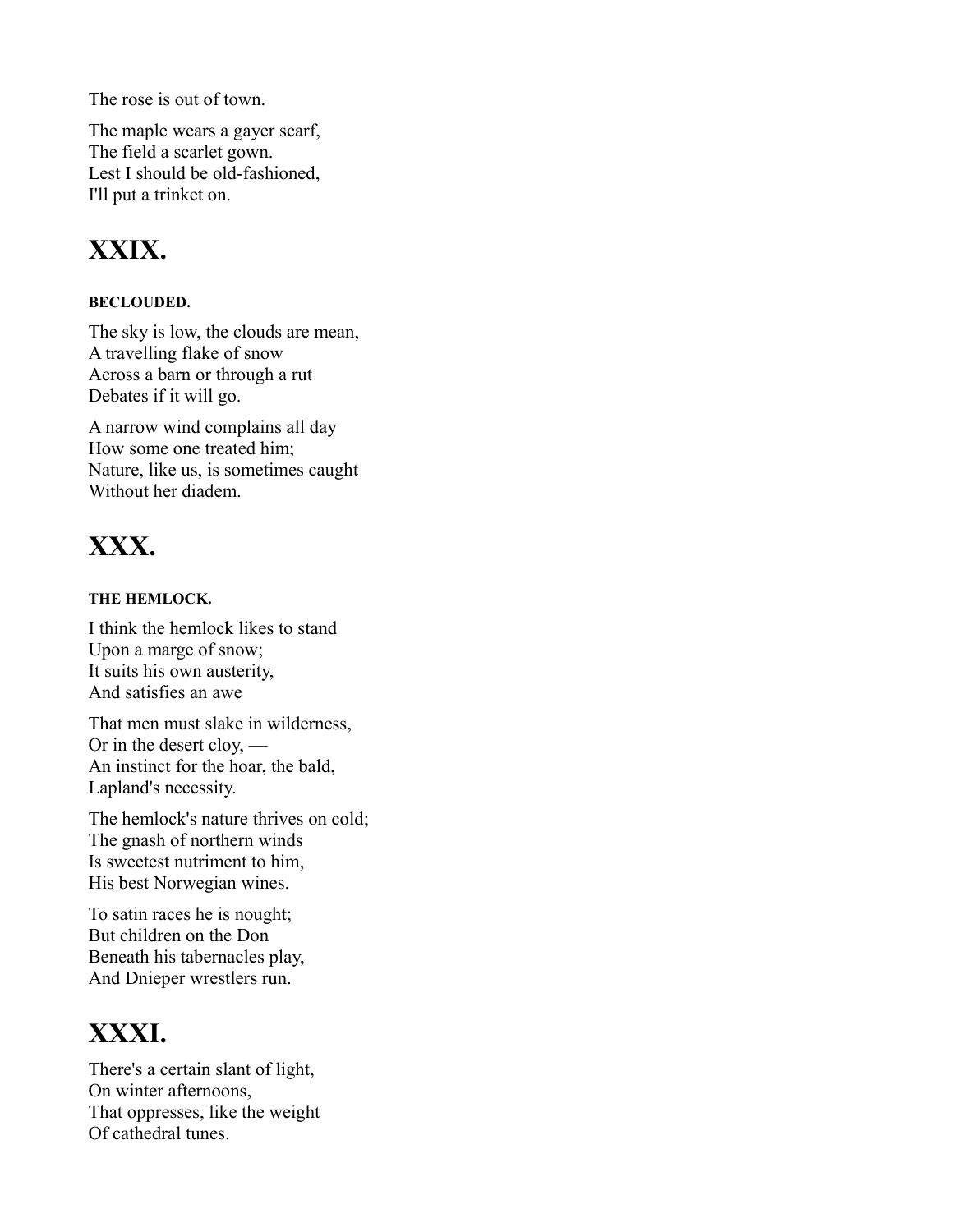Heavenly hurt it gives us; We can find no scar, But internal difference Where the meanings are.

None may teach it anything, ' T is the seal, despair, — An imperial affliction Sent us of the air.

When it comes, the landscape listens, Shadows hold their breath; When it goes, 't is like the distance On the look of death.

# **IV.**

#### **TIME AND ETERNITY.**

# **I.**

One dignity delays for all, One mitred afternoon. None can avoid this purple, None evade this crown.

Coach it insures, and footmen, Chamber and state and throng; Bells, also, in the village, As we ride grand along.

What dignified attendants, What service when we pause! How loyally at parting Their hundred hats they raise!

How pomp surpassing ermine, When simple you and I Present our meek escutcheon, And claim the rank to die!

### **II.**

#### **TOO LATE.**

Delayed till she had ceased to know, Delayed till in its vest of snow Her loving bosom lay. An hour behind the fleeting breath,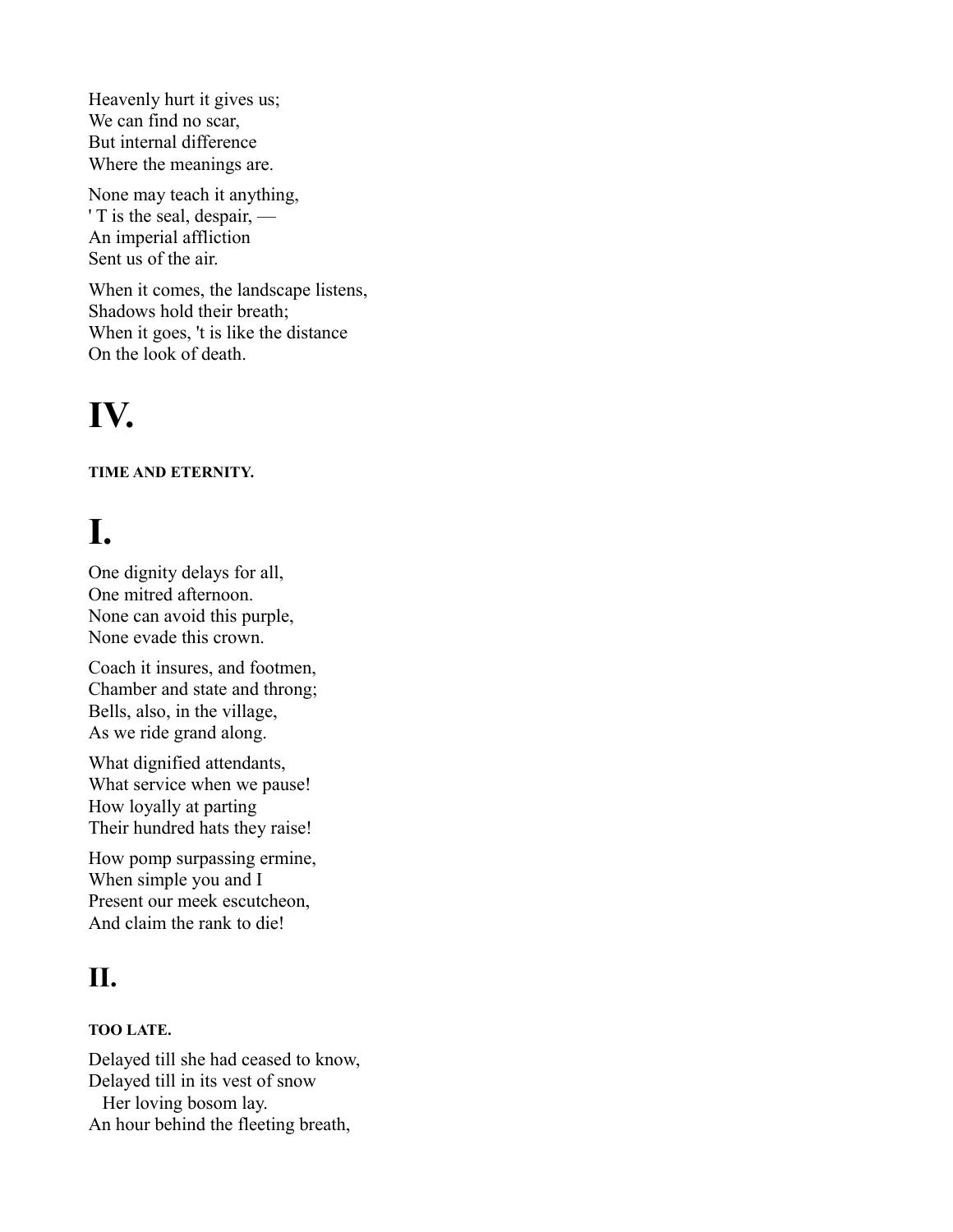Later by just an hour than death, — Oh, lagging yesterday! Could she have guessed that it would be; Could but a crier of the glee Have climbed the distant hill; Had not the bliss so slow a pace, — Who knows but this surrendered face Were undefeated still? Oh, if there may departing be

Any forgot by victory In her imperial round, Show them this meek apparelled thing, That could not stop to be a king, Doubtful if it be crowned!

### **III.**

#### **ASTRA CASTRA.**

Departed to the judgment, A mighty afternoon; Great clouds like ushers leaning, Creation looking on.

The flesh surrendered, cancelled, The bodiless begun; Two worlds, like audiences, disperse And leave the soul alone.

### **IV.**

Safe in their alabaster chambers, Untouched by morning and untouched by noon, Sleep the meek members of the resurrection, Rafter of satin, and roof of stone.

Light laughs the breeze in her castle of sunshine; Babbles the bee in a stolid ear; Pipe the sweet birds in ignorant cadence, — Ah, what sagacity perished here!

Grand go the years in the crescent above them; Worlds scoop their arcs, and firmaments row, Diadems drop and Doges surrender, Soundless as dots on a disk of snow.

### **V.**

On this long storm the rainbow rose,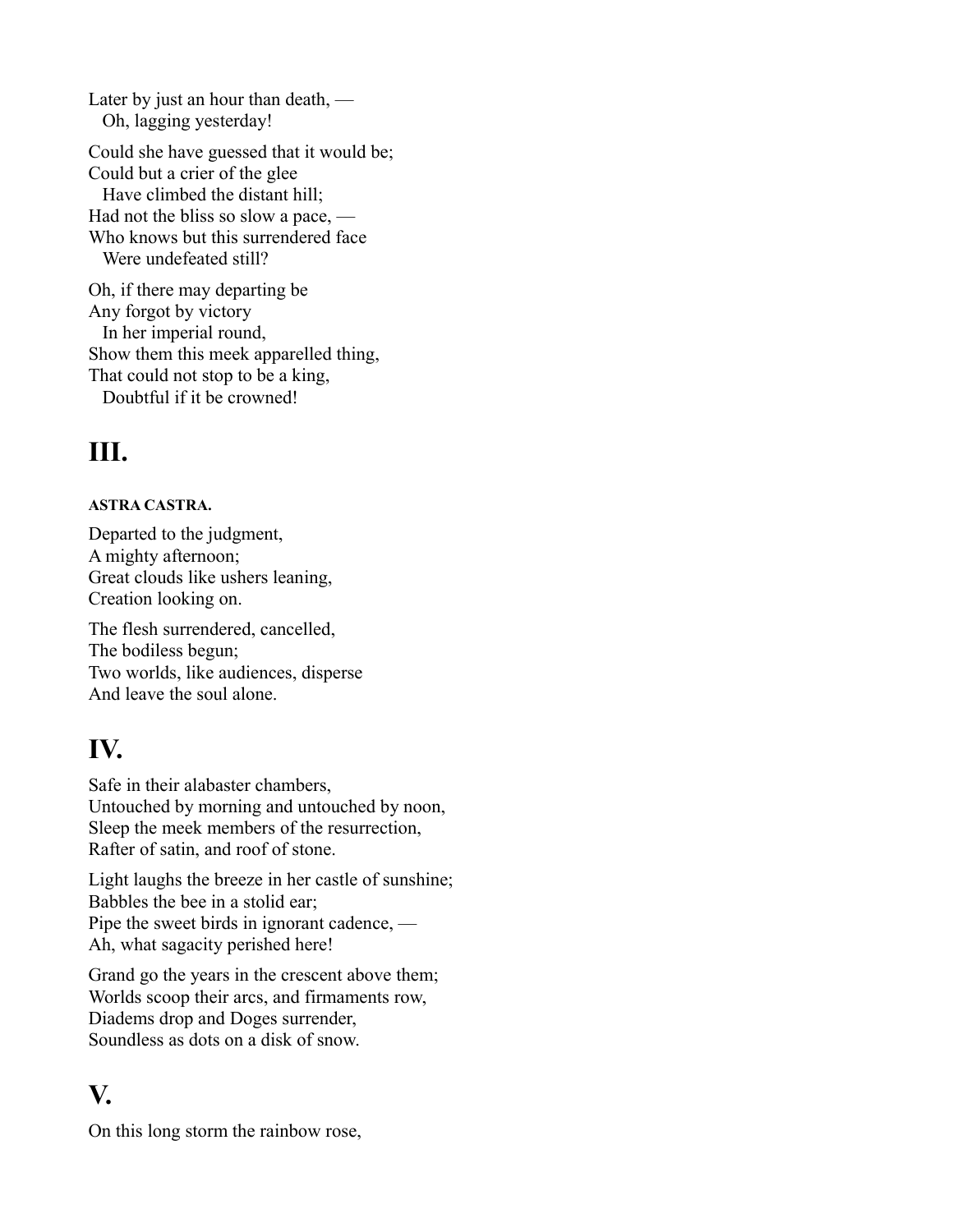On this late morn the sun; The clouds, like listless elephants, Horizons straggled down.

The birds rose smiling in their nests, The gales indeed were done; Alas! how heedless were the eyes On whom the summer shone!

The quiet nonchalance of death No daybreak can bestir; The slow archangel's syllables Must awaken her.

### **VI.**

#### **FROM THE CHRYSALIS.**

My cocoon tightens, colors tease, I'm feeling for the air; A dim capacity for wings Degrades the dress I wear.

A power of butterfly must be The aptitude to fly, Meadows of majesty concedes And easy sweeps of sky.

So I must baffle at the hint And cipher at the sign, And make much blunder, if at last I take the clew divine.

### **VII.**

#### **SETTING SAIL.**

Exultation is the going Of an inland soul to sea, — Past the houses, past the headlands, Into deep eternity!

Bred as we, among the mountains, Can the sailor understand The divine intoxication Of the first league out from land?

### **VIII.**

Look back on time with kindly eyes, He doubtless did his best;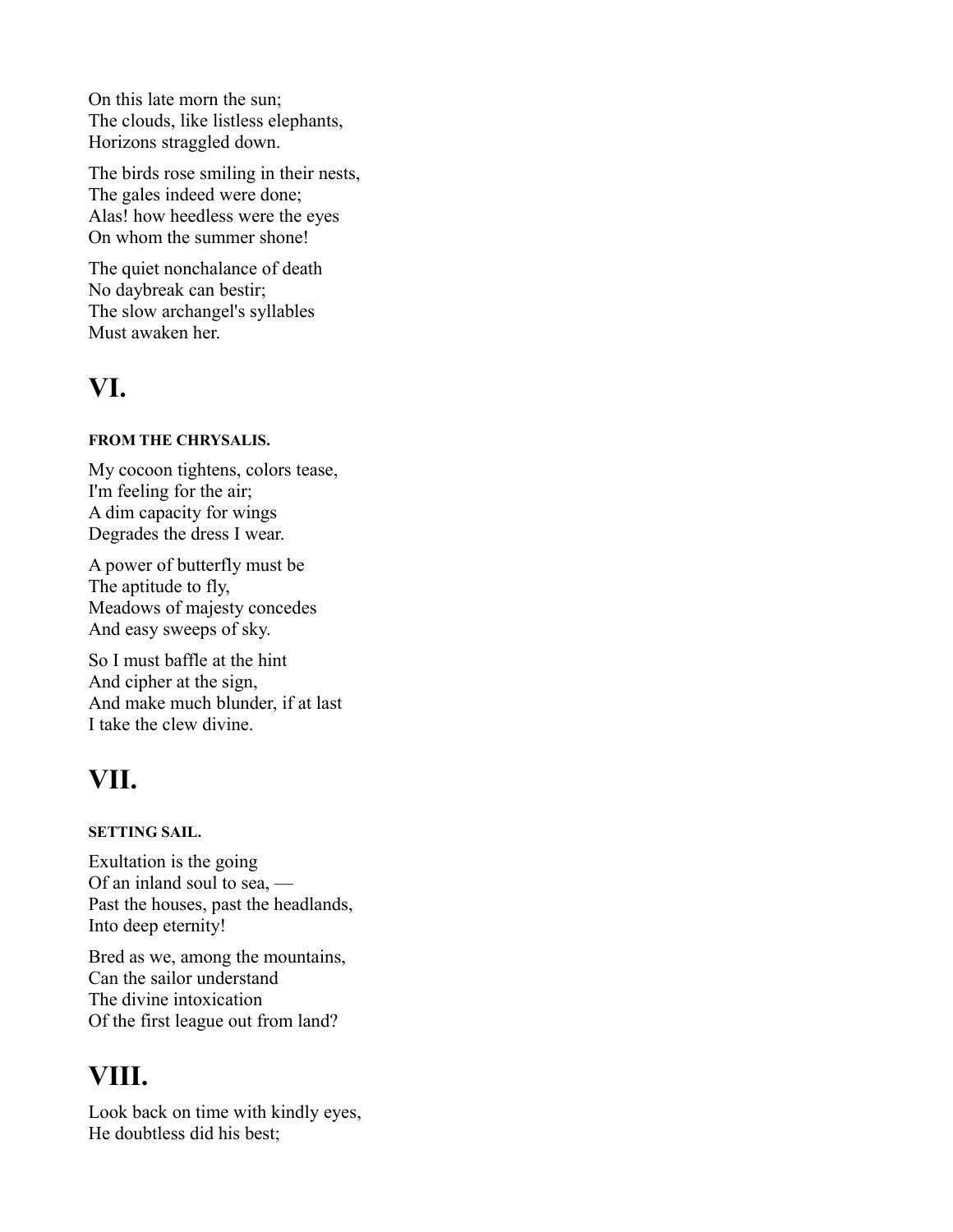How softly sinks his trembling sun In human nature's west!

### **IX.**

A train went through a burial gate, A bird broke forth and sang, And trilled, and quivered, and shook his throat Till all the churchyard rang;

And then adjusted his little notes, And bowed and sang again. Doubtless, he thought it meet of him To say good-by to men.

### **X.**

I died for beauty, but was scarce Adjusted in the tomb, When one who died for truth was lain In an adjoining room.

He questioned softly why I failed? "For beauty," I replied. "And I for truth, — the two are one; We brethren are," he said.

And so, as kinsmen met a night, We talked between the rooms, Until the moss had reached our lips, And covered up our names.

### **XI.**

#### **"TROUBLED ABOUT MANY THINGS."**

How many times these low feet staggered, Only the soldered mouth can tell; Try! can you stir the awful rivet? Try! can you lift the hasps of steel?

Stroke the cool forehead, hot so often, Lift, if you can, the listless hair; Handle the adamantine fingers Never a thimble more shall wear.

Buzz the dull flies on the chamber window; Brave shines the sun through the freckled pane; Fearless the cobweb swings from the ceiling — Indolent housewife, in daisies lain!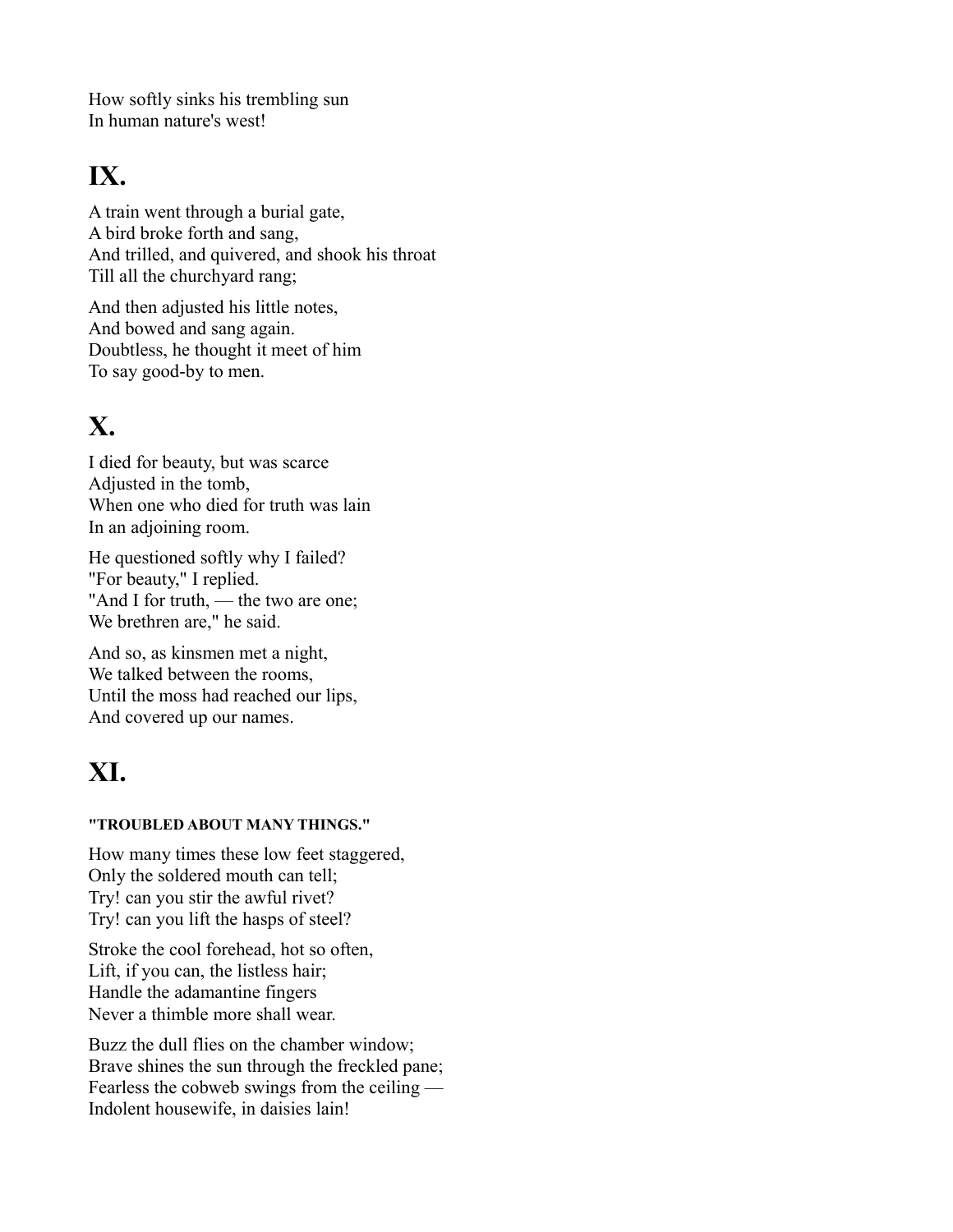### **XII.**

#### **REAL.**

I like a look of agony, Because I know it 's true; Men do not sham convulsion, Nor simulate a throe.

The eyes glaze once, and that is death. Impossible to feign The beads upon the forehead By homely anguish strung.

### **XIII.**

#### **THE FUNERAL.**

That short, potential stir That each can make but once, That bustle so illustrious 'T is almost consequence,

Is the eclat of death. Oh, thou unknown renown That not a beggar would accept, Had he the power to spurn!

### **XIV.**

I went to thank her, But she slept; Her bed a funnelled stone, With nosegays at the head and foot, That travellers had thrown,

Who went to thank her; But she slept. 'T was short to cross the sea To look upon her like, alive, But turning back 't was slow.

### **XV.**

I've seen a dying eye Run round and round a room In search of something, as it seemed, Then cloudier become; And then, obscure with fog,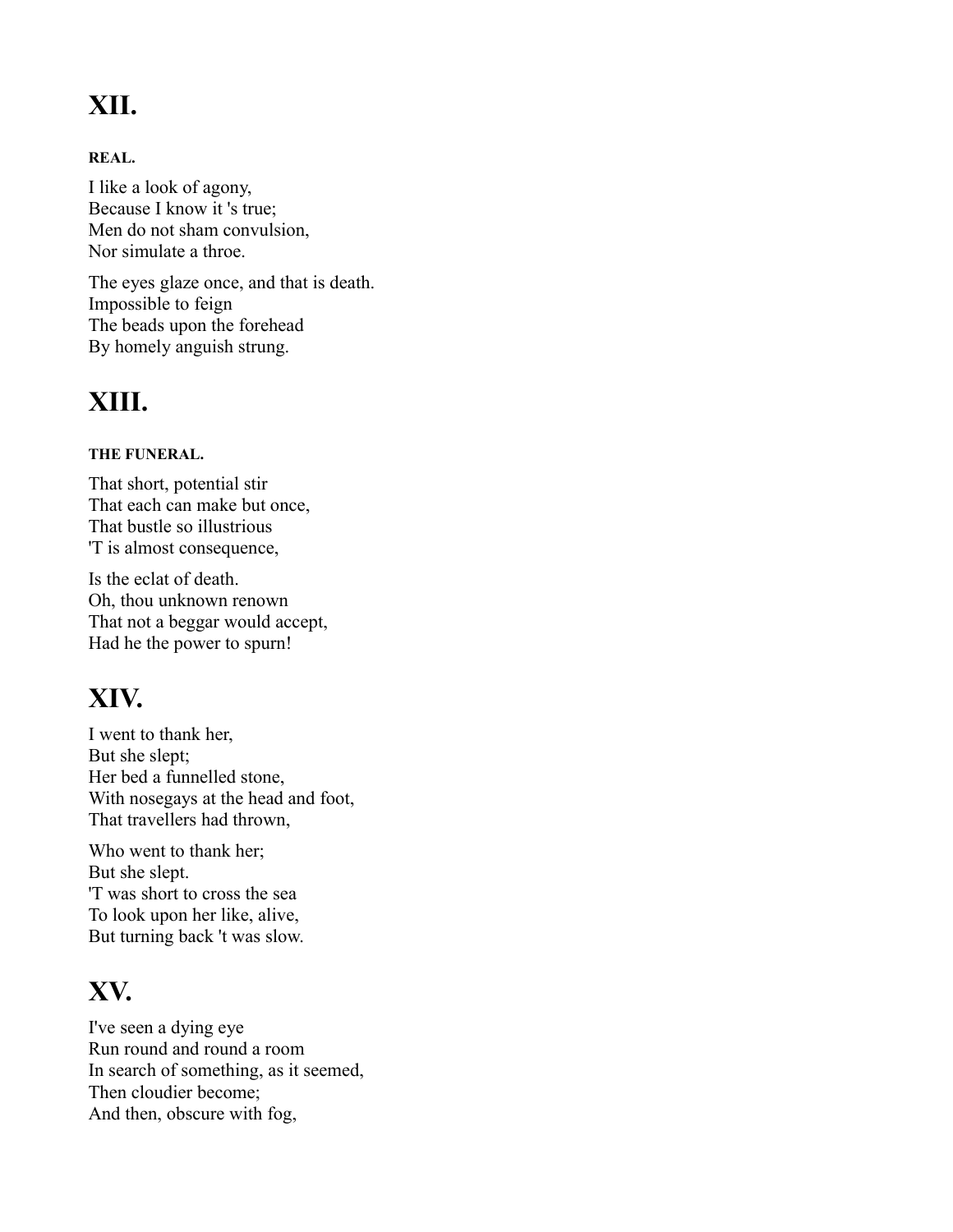And then be soldered down, Without disclosing what it be, 'T were blessed to have seen.

### **XVI.**

#### **REFUGE.**

The clouds their backs together laid, The north begun to push, The forests galloped till they fell, The lightning skipped like mice; The thunder crumbled like a stuff — How good to be safe in tombs, Where nature's temper cannot reach, Nor vengeance ever comes!

### **XVII.**

I never saw a moor, I never saw the sea; Yet know I how the heather looks, And what a wave must be.

I never spoke with God, Nor visited in heaven; Yet certain am I of the spot As if the chart were given.

### **XVIII.**

#### **PLAYMATES.**

God permits industrious angels Afternoons to play. I met one, — forgot my school-mates, All, for him, straightway.

God calls home the angels promptly At the setting sun; I missed mine. How dreary marbles, After playing Crown!

### **XIX.**

To know just how he suffered would be dear; To know if any human eyes were near To whom he could intrust his wavering gaze, Until it settled firm on Paradise.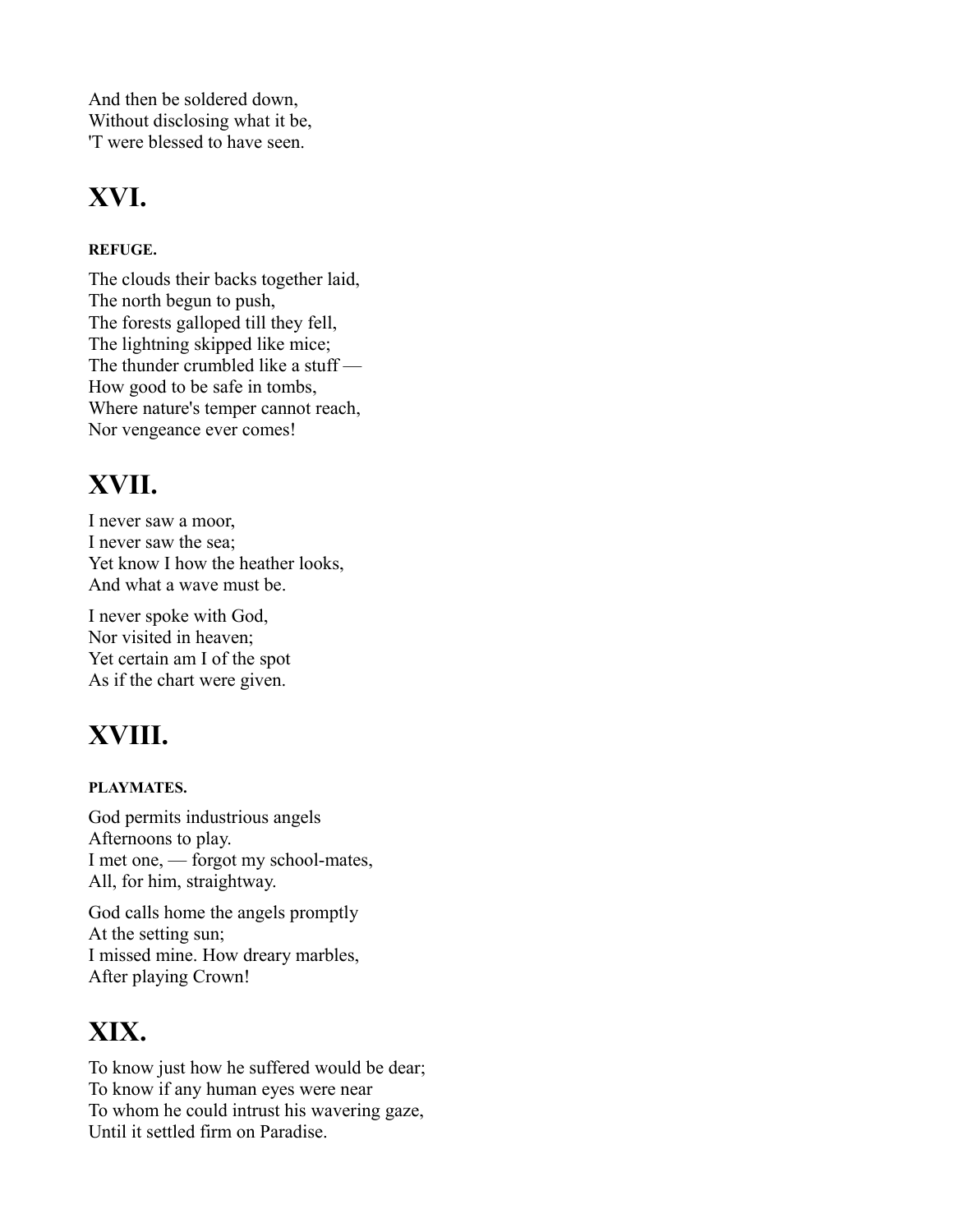To know if he was patient, part content, Was dying as he thought, or different; Was it a pleasant day to die, And did the sunshine face his way?

What was his furthest mind, of home, or God, Or what the distant say At news that he ceased human nature On such a day?

And wishes, had he any? Just his sigh, accented, Had been legible to me. And was he confident until Ill fluttered out in everlasting well?

And if he spoke, what name was best, What first, What one broke off with At the drowsiest?

Was he afraid, or tranquil? Might he know How conscious consciousness could grow, Till love that was, and love too blest to be, Meet — and the junction be Eternity?

### **XX.**

The last night that she lived, It was a common night, Except the dying; this to us Made nature different.

We noticed smallest things, — Things overlooked before, By this great light upon our minds Italicized, as 't were.

That others could exist While she must finish quite, A jealousy for her arose So nearly infinite.

We waited while she passed; It was a narrow time, Too jostled were our souls to speak, At length the notice came.

She mentioned, and forgot; Then lightly as a reed Bent to the water, shivered scarce, Consented, and was dead.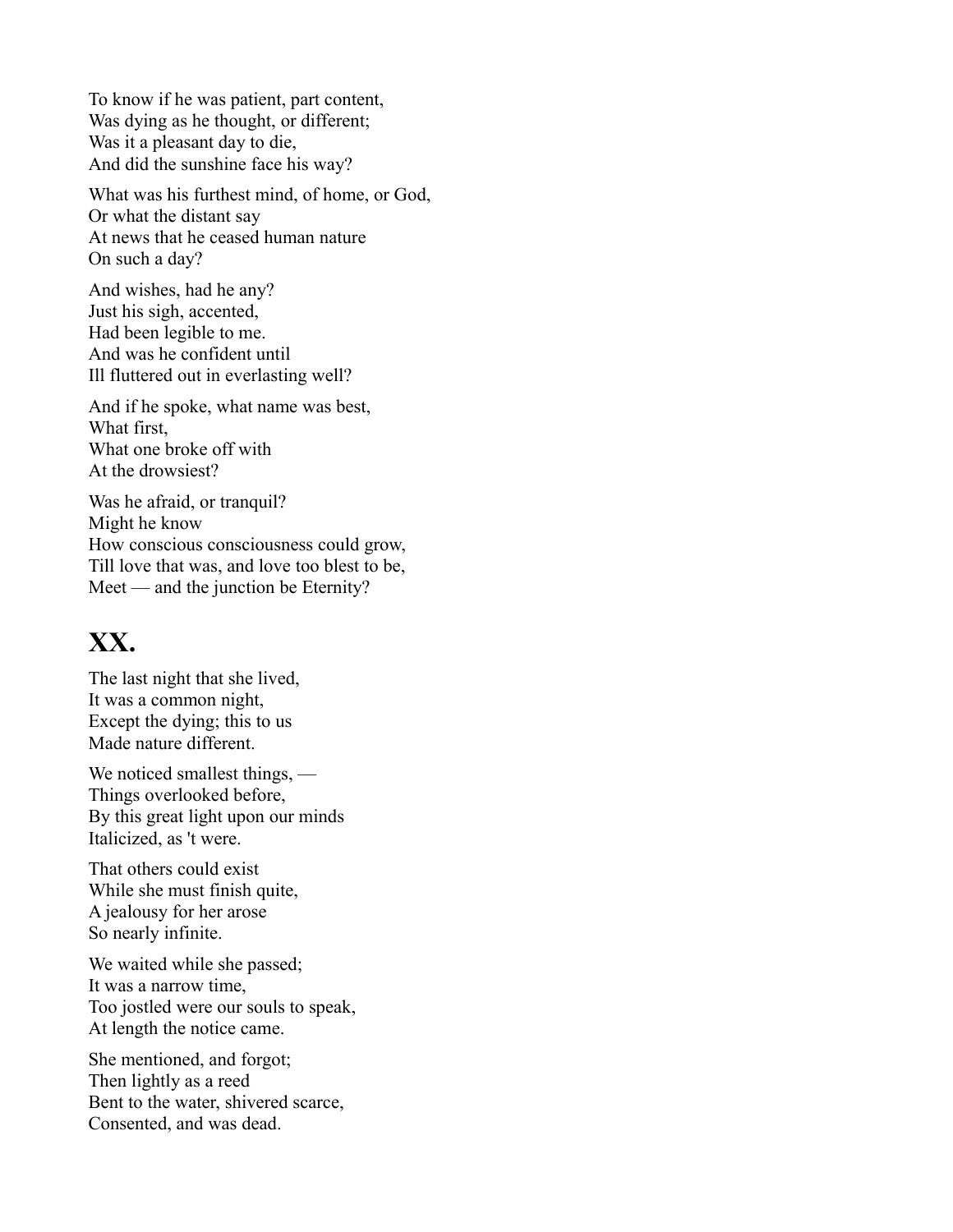And we, we placed the hair, And drew the head erect; And then an awful leisure was, Our faith to regulate.

### **XXI.**

#### **THE FIRST LESSON.**

Not in this world to see his face Sounds long, until I read the place Where this is said to be But just the primer to a life Unopened, rare, upon the shelf, Clasped yet to him and me.

And yet, my primer suits me so I would not choose a book to know Than that, be sweeter wise; Might some one else so learned be, And leave me just my A B C, Himself could have the skies.

### **XXII.**

The bustle in a house The morning after death Is solemnest of industries Enacted upon earth, —

The sweeping up the heart, And putting love away We shall not want to use again Until eternity.

### **XXIII.**

I reason, earth is short, And anguish absolute, And many hurt; But what of that?

I reason, we could die: The best vitality Cannot excel decay; But what of that?

I reason that in heaven Somehow, it will be even, Some new equation given;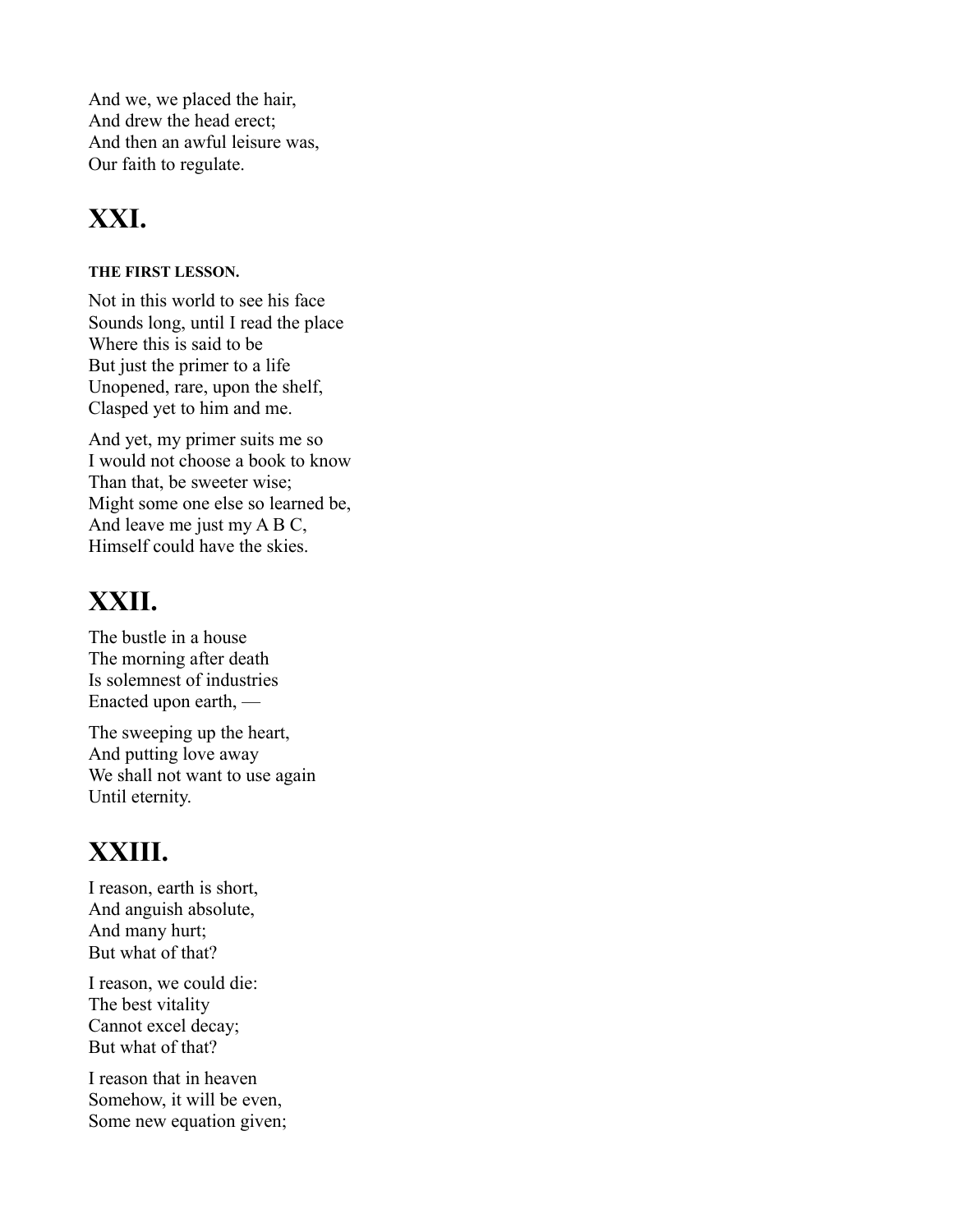But what of that?

### **XXIV.**

Afraid? Of whom am I afraid? Not death; for who is he? The porter of my father's lodge As much abasheth me.

Of life? 'T were odd I fear a thing That comprehendeth me In one or more existences At Deity's decree.

Of resurrection? Is the east Afraid to trust the morn With her fastidious forehead? As soon impeach my crown!

### **XXV.**

#### **DYING.**

The sun kept setting, setting still; No hue of afternoon Upon the village I perceived, — From house to house 't was noon.

The dusk kept dropping, dropping still; No dew upon the grass, But only on my forehead stopped, And wandered in my face.

My feet kept drowsing, drowsing still, My fingers were awake; Yet why so little sound myself Unto my seeming make?

How well I knew the light before! I could not see it now. 'T is dying, I am doing; but I'm not afraid to know.

### **XXVI.**

Two swimmers wrestled on the spar Until the morning sun, When one turned smiling to the land. O God, the other one!

The stray ships passing spied a face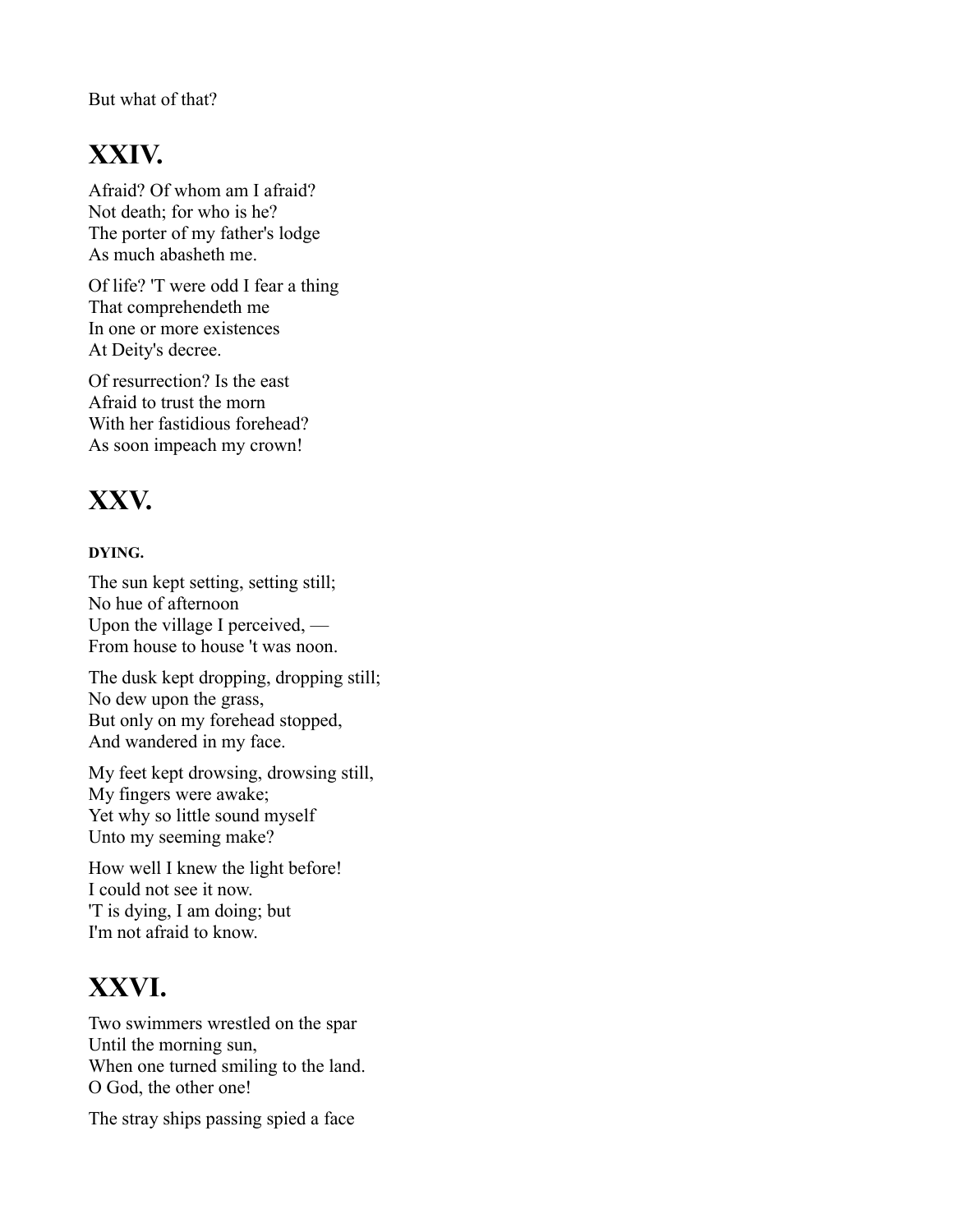Upon the waters borne, With eyes in death still begging raised, And hands beseeching thrown.

### **XXVII.**

#### **THE CHARIOT.**

Because I could not stop for Death, He kindly stopped for me; The carriage held but just ourselves And Immortality.

We slowly drove, he knew no haste, And I had put away My labor, and my leisure too, For his civility.

We passed the school where children played, Their lessons scarcely done; We passed the fields of gazing grain, We passed the setting sun.

We paused before a house that seemed A swelling of the ground; The roof was scarcely visible, The cornice but a mound.

Since then 't is centuries; but each Feels shorter than the day I first surmised the horses' heads Were toward eternity.

### **XXVIII.**

She went as quiet as the dew From a familiar flower. Not like the dew did she return At the accustomed hour!

She dropt as softly as a star From out my summer's eve; Less skilful than Leverrier It's sorer to believe!

### **XXIX.**

#### **RESURGAM.**

At last to be identified! At last, the lamps upon thy side,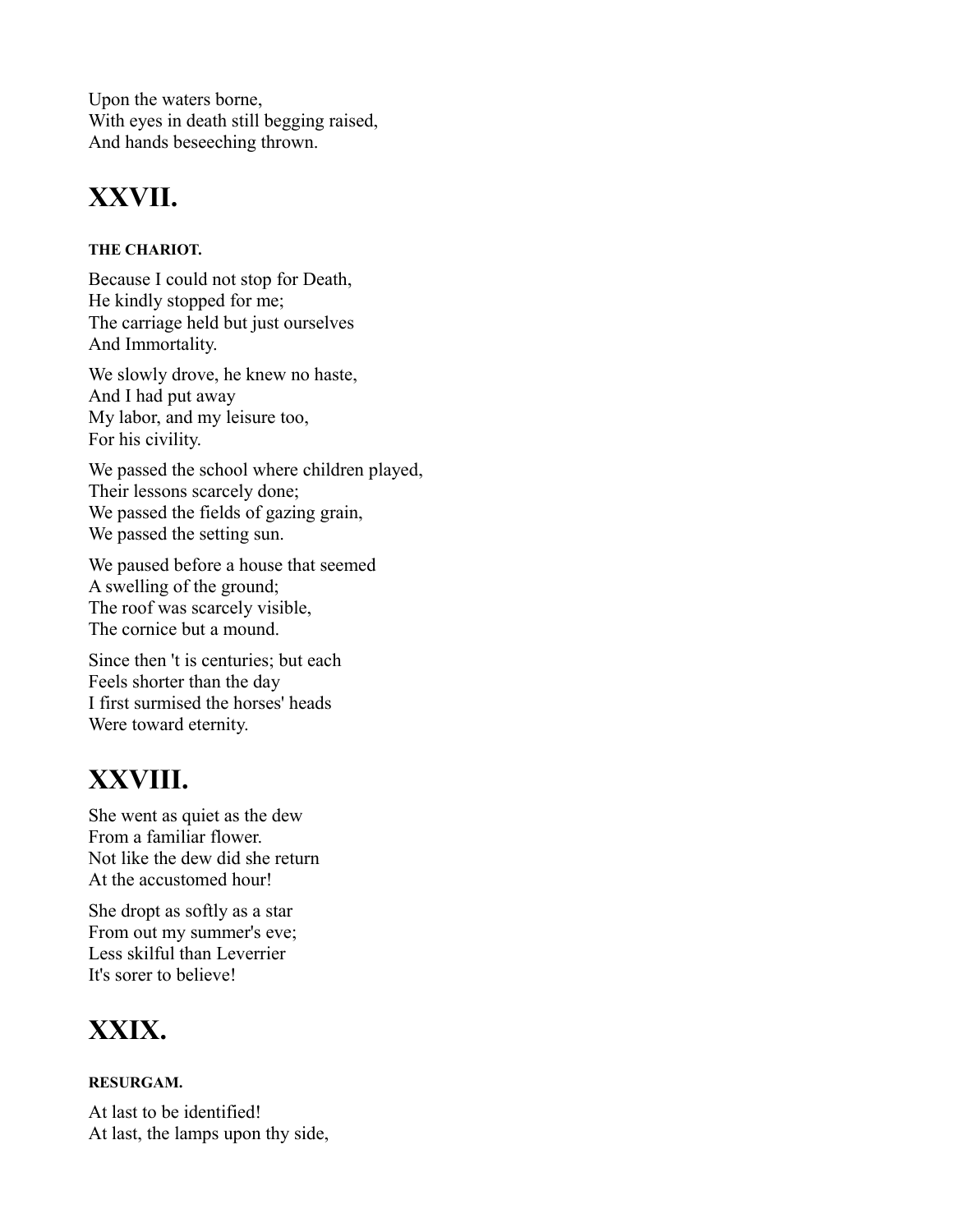The rest of life to see! Past midnight, past the morning star! Past sunrise! Ah! what leagues there are Between our feet and day!

### **XXX.**

Except to heaven, she is nought; Except for angels, lone; Except to some wide-wandering bee, A flower superfluous blown;

Except for winds, provincial; Except by butterflies, Unnoticed as a single dew That on the acre lies.

The smallest housewife in the grass, Yet take her from the lawn, And somebody has lost the face That made existence home!

### **XXXI.**

Death is a dialogue between The spirit and the dust. "Dissolve," says Death. The Spirit, "Sir, I have another trust."

Death doubts it, argues from the ground. The Spirit turns away, Just laying off, for evidence, An overcoat of clay.

### **XXXII.**

It was too late for man, But early yet for God; Creation impotent to help, But prayer remained our side.

How excellent the heaven, When earth cannot be had; How hospitable, then, the face Of our old neighbor, God!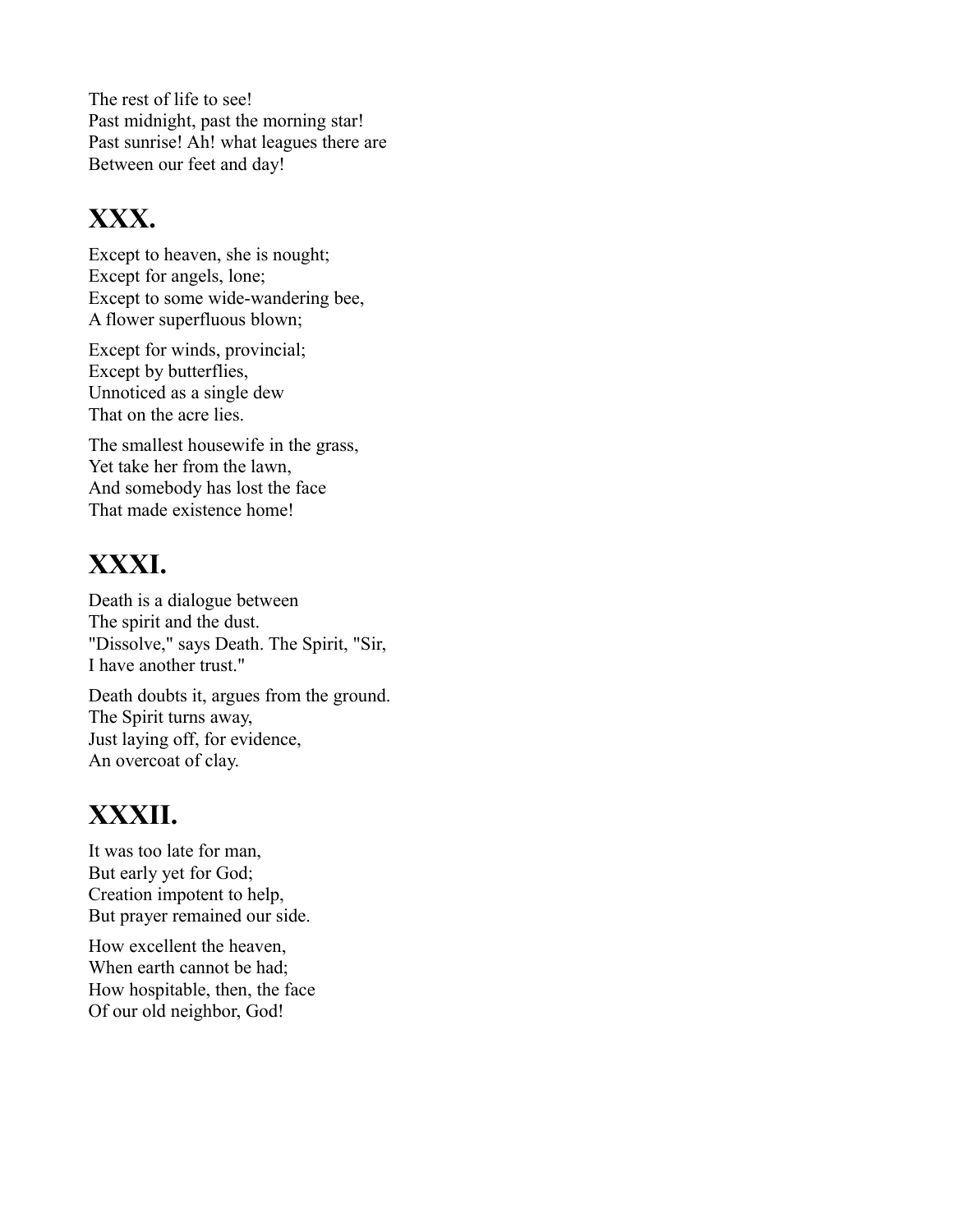### **XXXIII.**

#### **ALONG THE POTOMAC.**

When I was small, a woman died. To-day her only boy Went up from the Potomac, His face all victory,

To look at her; how slowly The seasons must have turned Till bullets clipt an angle, And he passed quickly round!

If pride shall be in Paradise I never can decide; Of their imperial conduct, No person testified.

But proud in apparition, That woman and her boy Pass back and forth before my brain, As ever in the sky.

### **XXXIV.**

The daisy follows soft the sun, And when his golden walk is done, Sits shyly at his feet. He, waking, finds the flower near. "Wherefore, marauder, art thou here?" "Because, sir, love is sweet!"

We are the flower, Thou the sun! Forgive us, if as days decline, We nearer steal to Thee, — Enamoured of the parting west, The peace, the flight, the amethyst, Night's possibility!

### **XXXV.**

#### **EMANCIPATION.**

No rack can torture me, My soul's at liberty Behind this mortal bone There knits a bolder one

You cannot prick with saw, Nor rend with scymitar.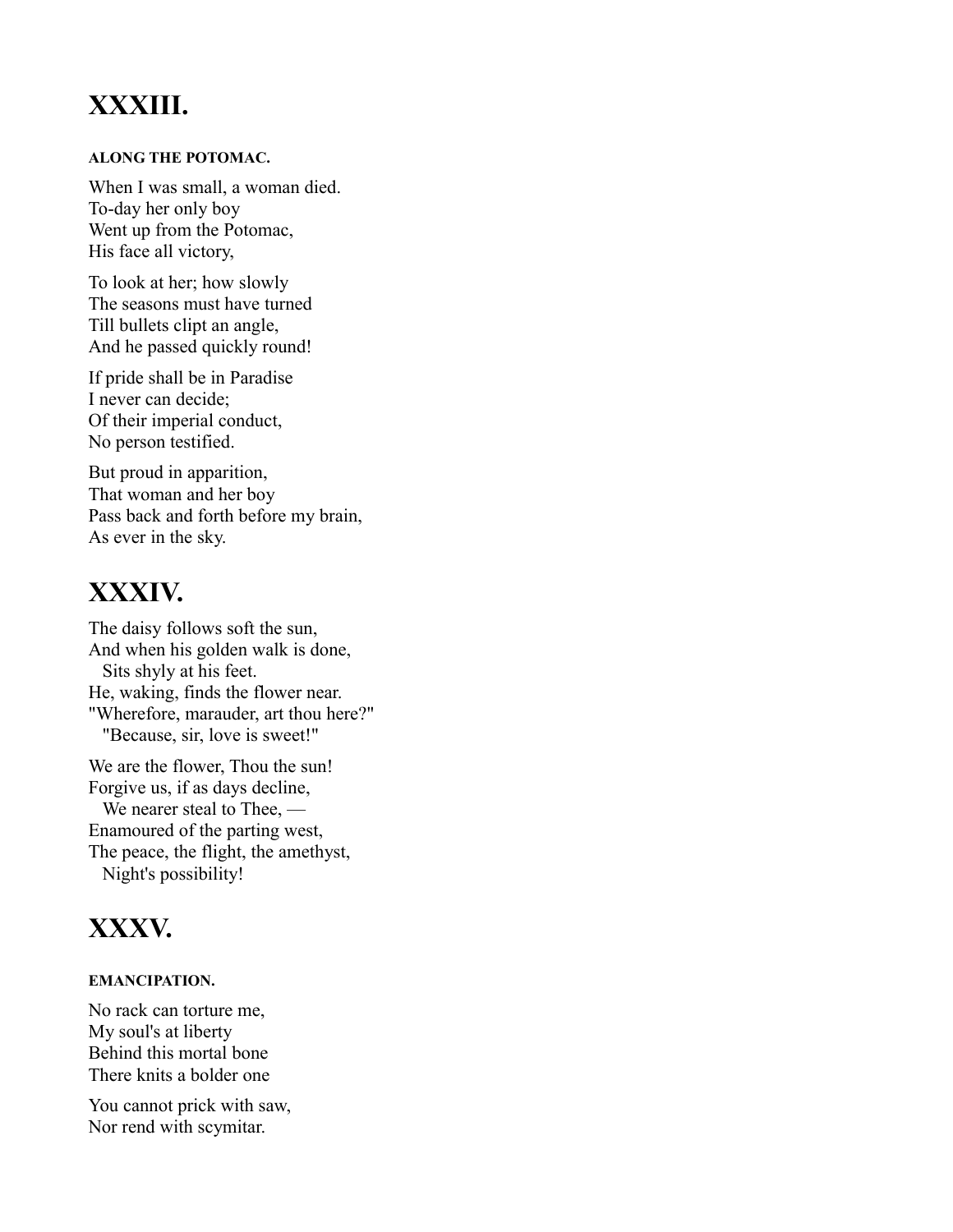Two bodies therefore be; Bind one, and one will flee.

The eagle of his nest No easier divest And gain the sky, Than mayest thou,

Except thyself may be Thine enemy; Captivity is consciousness, So's liberty.

### **XXXVI.**

#### **LOST.**

I lost a world the other day. Has anybody found? You'll know it by the row of stars Around its forehead bound.

A rich man might not notice it; Yet to my frugal eye Of more esteem than ducats. Oh, find it, sir, for me!

### **XXXVII.**

If I should n't be alive When the robins come, Give the one in red cravat A memorial crumb.

If I could n't thank you, Being just asleep, You will know I'm trying With my granite lip!

### **XXXVIII.**

Sleep is supposed to be, By souls of sanity, The shutting of the eye.

Sleep is the station grand Down which on either hand The hosts of witness stand!

Morn is supposed to be, By people of degree,